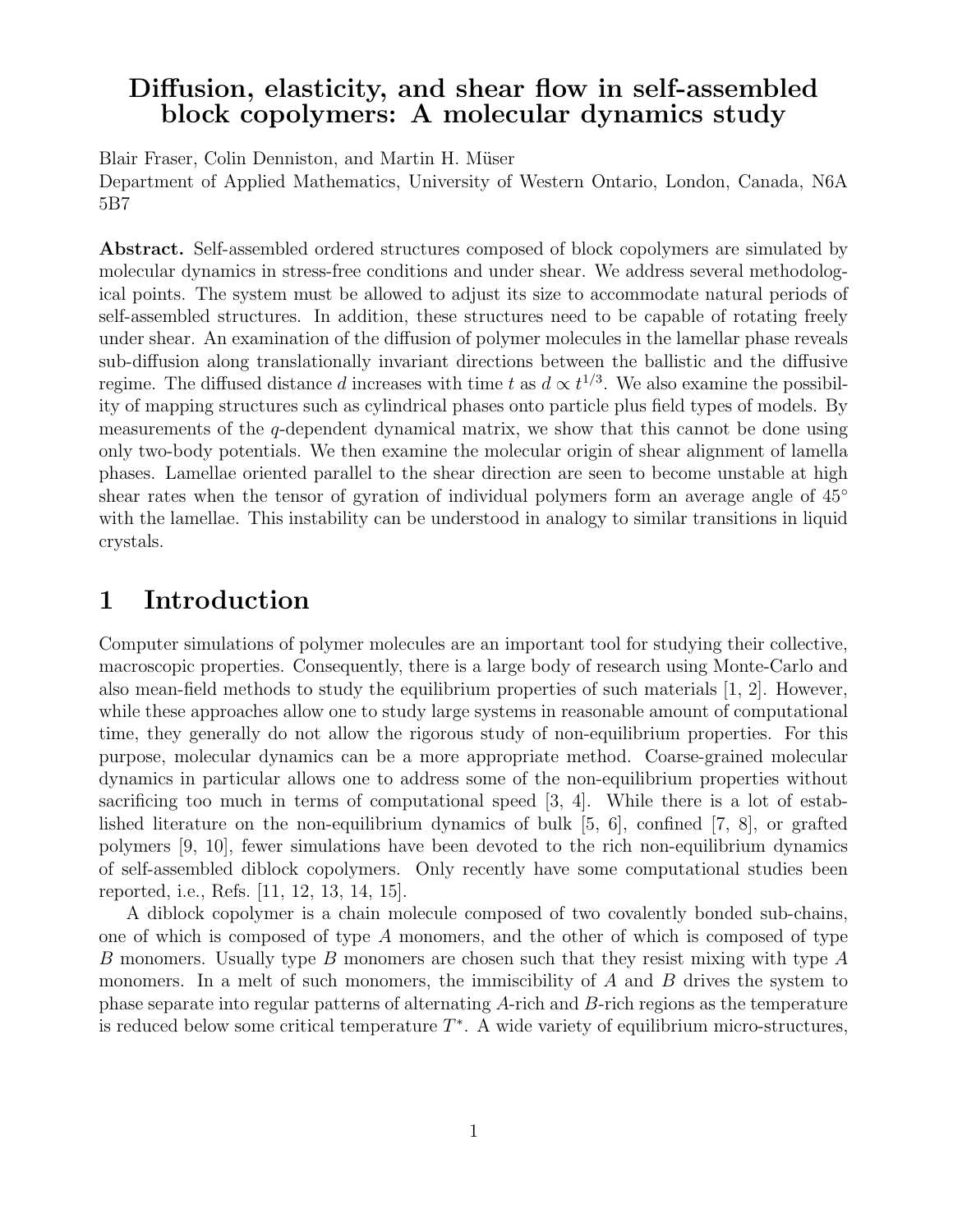including lamellae, cylinders, and micellar fcc and bcc phases, appear below  $T^*$  and have been the object of numerous experimental and theoretical works [16, 17].

The selection among the various equilibrium structures has been successfully modeled using self-consistent field theories which compare the free energy of a polymer chain in different potential structures to ascertain the minimum free energy structure [18, 19, 20, 21, 22]. The resulting phase diagram depends on two parameters, the composition of the polymers and the Flory-Huggins  $\chi$  parameter. The composition of the polymer involves the relative lengths of the sub-chains of type A and B monomers,  $f = N_A/N$  where N is the degree of polymerization of the polymers (i.e. the total number of monomers of which the chain is composed). The  $\chi$ parameter describes the incompatibility between type A monomers and type B monomers.

When diblock copolymer structures are subjected to shear, the lamellar, rod or micellar structures are forced to re-orient with respect to the symmetry-breaking shear flow [23, 24, 25]. The shear-aligned structures may be formed by simply reorienting the preexisting-existing equilibrium phase, or by inducing a morphological change in the melt akin to a phase transition. Processes of this kind are believed to be relevant in various technological applications in particular in polymer processing and in the production of self-assembled nanostructures. The scientific interest in sheared block copolymers is growing. Recent studies have been concerned with the motion of grain boundaries in micellar structures [26], large-amplitude oscillatory shear flow of diblock and triblock copolymers [27], and the morphology of copolymers under shear [28], to name a few examples.

Despite significant early work [29], models for the dynamics under shear, are much less developed than equilibrium theories. A number of new approaches have been attempted recently, including time-dependent Landau-Brazovskii theories [30, 31, 32, 33, 34] and dynamic density functional theory [28]. Another natural approach to modeling the self-organized structures is to use a strongly coarse-grained model in which the interaction between the structural components are modeled with two-body interactions [35]. Such models have been very successful in describing the elastic properties of colloidal systems [36] and the dynamics of such systems are easily simulated.

A difficulty in employing coarse-grained/mesoscopic models is two-fold. Essentially no studies have been done for microscopic models incorporating proper hydrodynamic interactions and eventual three-body forces, hence it is difficult to assess the underlying assumptions of such a theory. For example, simulations indicate that the effective viscosity  $\eta$  of sheared self-assembled block copolymers is extremely rate dependent and non-monotonic [15], i.e.,  $\eta$  increases near the transition between different steady-state phases. Second, the parameters of the models need to be measured in order to make predictions (as opposed to generating self-consistent results). We will use molecular dynamics simulations to address some of these issues.

In the following section on methodology we outline the model and methodology we will use. While we mainly see this study as a feasibility study, we address an issue that does not come about in equilibrium simulations: The broken symmetry due to shear requires a more sophisticated treatment of the boundary conditions than it is the case for equilibrium. It is therefore necessary to allow the system to breath along the solid directions, while care has to be taken to allow fluid directions to adjust themselves. In the first part of the results section we examine the question of whether it is possible to parameterize the elastic response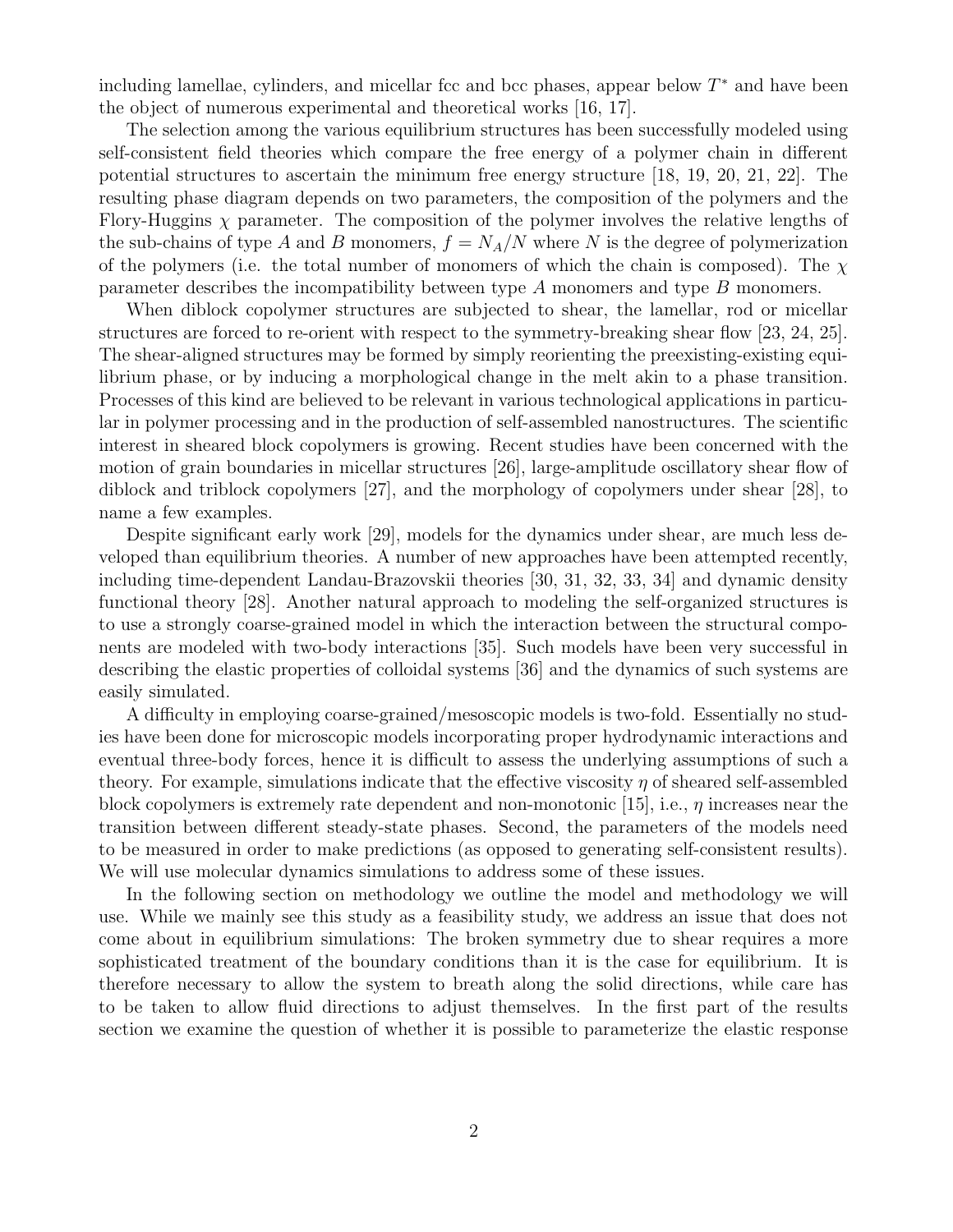of self-assembled rod in terms of two-body potentials between the rods. This will be done by calculating a suitably defined dynamical matrix for the system. In the last part of the result section, we examine the shear response of a lamella phase and investigate the molecular origin of shear alignment.

# 2 Methodology

#### 2.1 MD Potentials

We use molecular dynamics to study melts of diblock-copolymers. By coarse graining long polymers so that one coarse-grained monomer represents one persistence length of a long polymer chain, a bead-spring model where the beads interact through a spherically symmetric potential can be used [3]. To provide excluded volume effects, the monomers have a repulsive hard core, for which one typically uses a truncated and shifted Lennard-Jones potential, i.e.,

 $U_{ij}(r) = 4\epsilon_{ij} \left[ (\sigma/r)^{12} - (\sigma/r)^6 + 1/4 \right]$  for  $r \leq r_c$  and  $U_{ij}(r) = 0$  for  $r > r_c$ . Here r is the distance between particles i and j,  $r_c = 2^{1/6}\sigma$  is the interaction cutoff distance and  $\epsilon$  and  $\sigma$ control the energy and length scales respectively.

In order to induce the system to phase separate, a bias must be introduced into the potential. The bias is often introduced through the leading parameter  $\epsilon_{ij}$  by setting  $\epsilon_{AA} = \epsilon_{BB} < \epsilon_{AB}$ , thus increasing the repulsion between unlike monomers. Because short polymers require a stronger bias before one sees phase separation, it is often insufficient to use  $\epsilon_{ij}$  for the bias parameter. However, we can also introduce the bias by adding a short range attractive well between like monomers and leaving  $\epsilon$  constant for all interactions [4]. With this choice of potential we can study phase separation in chain polymers as short as two monomers in length. Using the attractive well has the additional advantage of allowing us fine control of the interaction radius relative to the hard core radius, which we keep very short for computational reasons. Following [4] we use the potential,

$$
U_{ij}(r) = \begin{cases} 4\epsilon \left[ \left(\frac{\sigma}{r}\right)^{12} - \left(\frac{\sigma}{r}\right)^6 + \frac{1}{4} \right] - \gamma_{ij}, & r \le r_c \\ \frac{1}{2} \gamma_{ij} \left[ \cos(\alpha r^2 - \beta) - 1 \right], & r_c < r \le R_c \\ 0, & r > R_c \end{cases}
$$
(1)

The constant  $\gamma_{ij}$  sets the depth of the potential well at  $r_c$  ( $\gamma_{ij} = 0$  if monomers i and j are of different species, and  $\gamma_{ij} = \gamma$  if they are of similar species). We also take  $\epsilon = \sigma = 1$ , and

$$
\alpha = \frac{4\pi}{9 - 2^{\frac{7}{3}}},
$$
  

$$
\beta = \frac{\pi \left(9 - 2^{\frac{10}{3}}\right)}{9 - 2^{\frac{7}{3}}}
$$
 (2)

are chosen to make the potential continuous and smooth.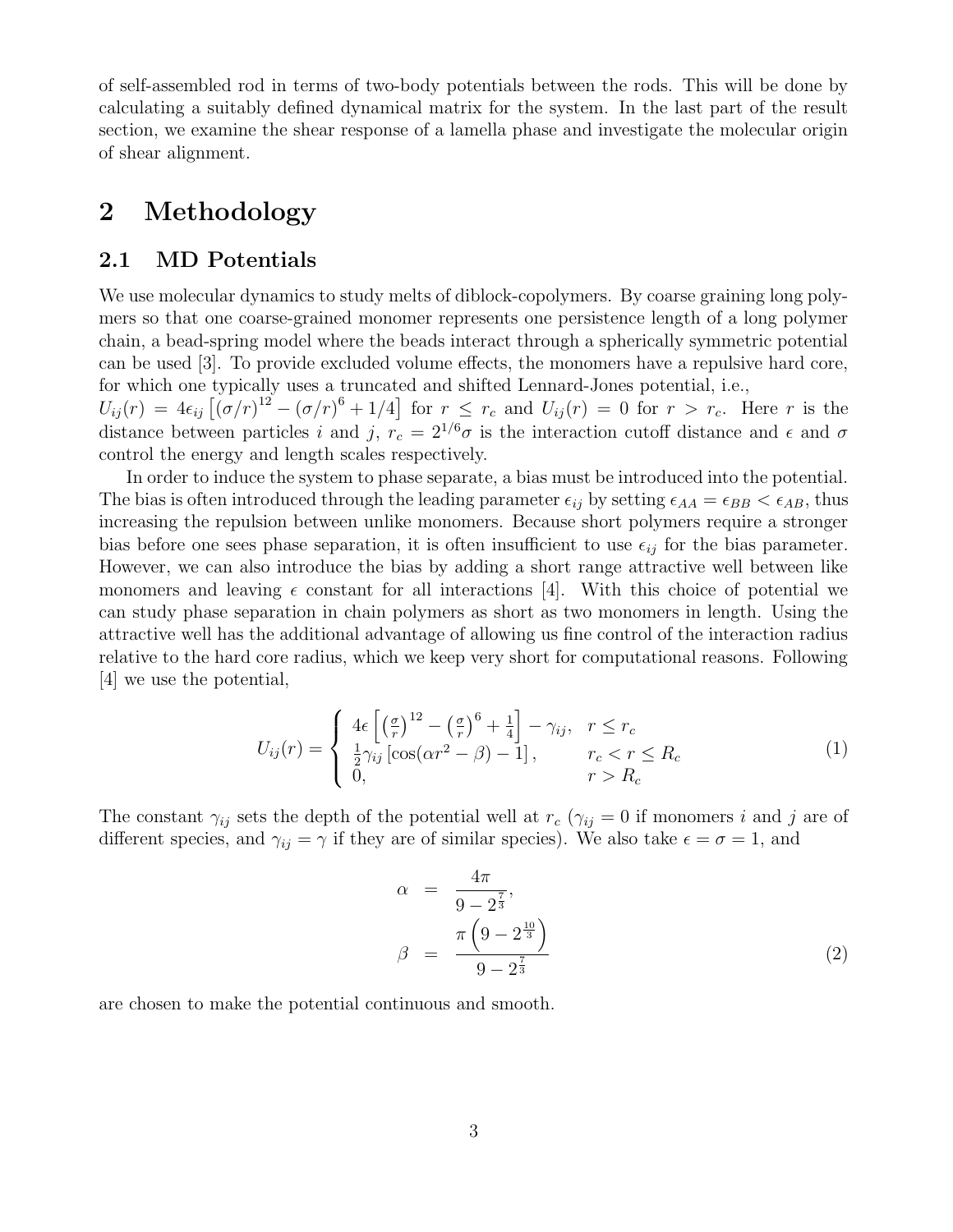The monomers are chained together using the anharmonic FENE ("finitely extensible nonlinear elastic") potential,

$$
U^{ch}(r) = \begin{cases} -\frac{1}{2}kR_0^2 \ln\left[1 - \left(\frac{r}{R_0}\right)^2\right], & r \le R_0\\ \infty, & r > R_0 \end{cases}
$$
 (3)

in which  $R_0$  is set such that unphysical chain crossings are disallowed at the simulation temperature [3]. At  $T = 1$ , we use  $R_0 = 1.5\sigma$  and  $k = 30\epsilon\sigma^2$ .

The equations of motion are integrated with a standard velocity-Verlet algorithm with a time-step of 0.01 [37]. The simulation sizes we are dealing with range from 5000 monomers to 20 000 monomers, simulated for times of  $10\,000\tau$  to  $20\,000\tau$ .

#### 2.2 Imposing temperature and shear

As we will be applying shear later in this paper, the choice of thermostat is an important one. We use a DPD thermostat, which thermostats on the center of mass of interacting particles [38].

The DPD equations of motion are given by

$$
\dot{\mathbf{r}}_i = \frac{\mathbf{p}_i}{m_i},\tag{4}
$$

$$
\dot{\mathbf{p}}_i = \mathbf{F}_i + \mathbf{F}_i^{\mathbf{D}} + \mathbf{F}_i^{\mathbf{R}} \tag{5}
$$

where  $\mathbf{F}_i^{\mathbf{D}}$  $P_i$  and  $F_i^R$  $i$ <sup>t</sup> are additional damping and random noise forces acting on particle *i*. These additional forces are in turn based on the sum of forces at the center of masses of interacting particles of which  $i$  is a partner.

$$
\mathbf{F}_i^{\mathbf{D}} = \sum_{j \neq i} \mathbf{F}_{ij}^{\mathbf{D}},\tag{6}
$$

$$
\mathbf{F}_i^{\mathbf{R}} = \sum_{j \neq i} \mathbf{F}_{ij}^{\mathbf{R}},\tag{7}
$$

If we define the interatomic distance  $\mathbf{r}_{ij} = \mathbf{r}_i - \mathbf{r}_j$  and the relative velocity  $\mathbf{v}_{ij} = \mathbf{v}_i - \mathbf{v}_j$  we can express  $\mathbf{F}^{\mathbf{D}}_i$  $P_i$  and  $F_i^R$  $\frac{\mathbf{R}}{i}$  as

$$
\mathbf{F}_{ij}^{\mathbf{D}} = -\zeta w^{D}(\mathbf{r}_{ij}) (\mathbf{r}_{ij} \cdot \mathbf{v}_{ij}) \mathbf{r}_{ij}, \n\mathbf{F}_{ij}^{\mathbf{R}} = \sigma w^{R}(\mathbf{r}_{ij}) \Gamma_{ij} \mathbf{r}_{ij}.
$$
\n(8)

where  $\zeta$  is a friction constant,  $w^D(r)$  and  $w^R(r)$  are weight functions, and  $\sigma$  is the noise strength. Γ is a white noise variable whose distribution satisfies

$$
\langle \Gamma_{ij}(t) \rangle = 0, \n\langle \Gamma_{ij}(t) \Gamma_{kl}(t') \rangle = (\delta_{ik}\delta_{jl} + \delta_{il}\delta_{jk})\delta(t - t').
$$
\n(9)

To satisfy the fluctuation-dissipation theorem, we also require that

$$
\sigma^2 = 2k_B T \zeta,
$$
  
\n
$$
\left[w^R(r)\right]^2 = w^D(r).
$$
\n(10)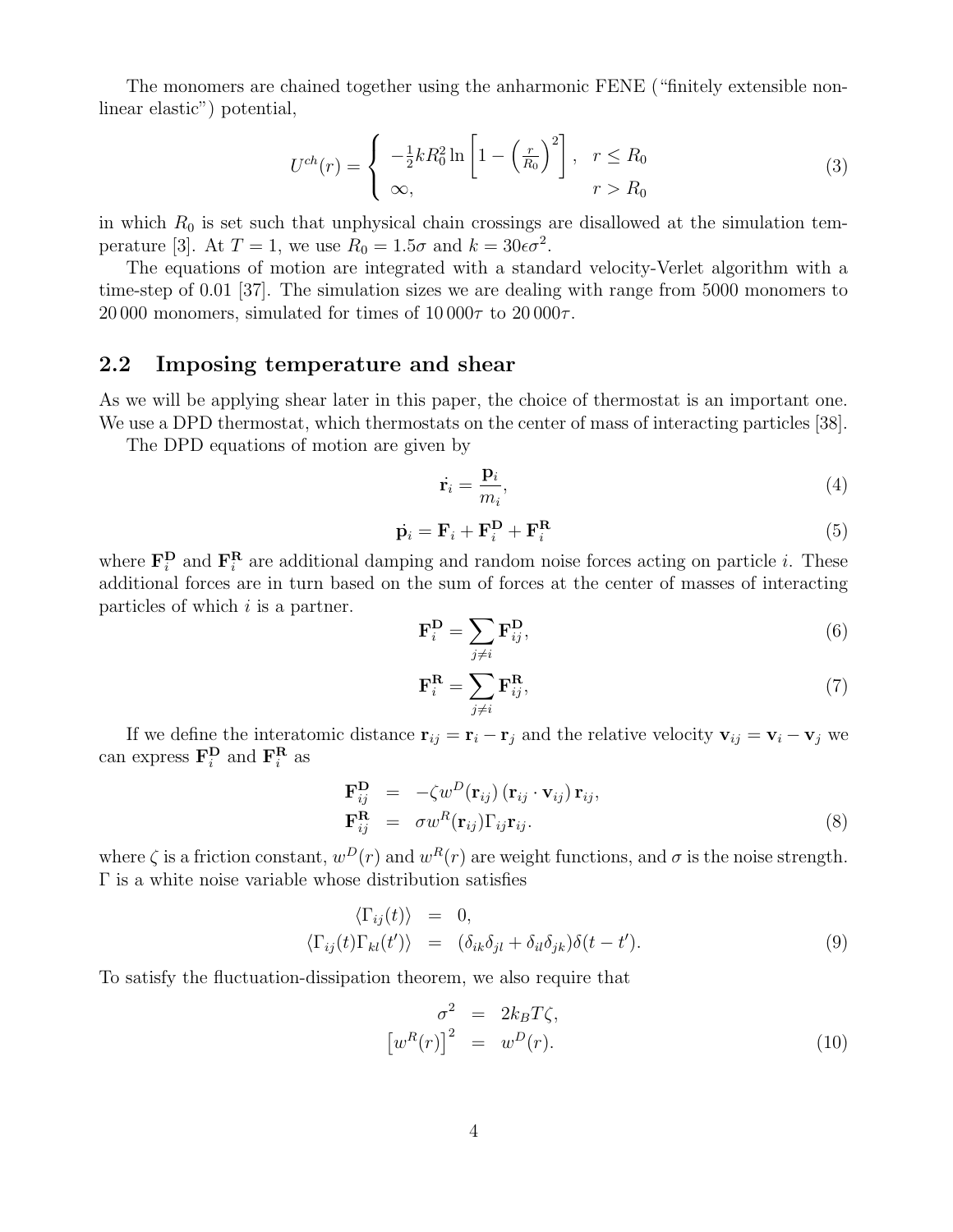We choose the weight functions as

$$
w^{D}(r) = w^{R}(r) = \begin{cases} 1, & r < R_{c} \\ 0, & r \ge R_{c} \end{cases} .
$$
 (11)

The DPD thermostat has some distinct advantages over other methods of thermostatting. Because the DPD thermostats on the center of mass of interacting particles, it conserves momentum both locally and globally. This is in contrast to a Langevin type thermostat which thermostats on the absolute velocity of a monomer, thus damping hydrodynamic flow. When simulating under shear, the DPD thermostat will not dampen the flow in the long wavelength limit that we have imposed on the system. Also, DPD does not impose a preferred velocity profile in the simulation cell, which may be an undesired side effect of Gaussian or other thermostats. However, the DPD thermostat is a slower algorithm computationally than the Langevin thermostat, requiring the thermostatting on every interaction between monomers at every time step. This can be alleviated somewhat by thermostatting on randomly chosen time steps. We thermostat, on average, only every other step. This change does not affect results in a significant manner.

When diblock copolymer melts are subjected to shear flow, many phases, such as the lamellar or cylindrical phase, are forced to realign with the shear direction. Additionally, it has been found experimentally that shear is a useful tool to align a large sample of the lamellar phase in a single direction. When large films of diblock copolymers are relaxed to the lamellar phase in equilibrium, they often relax into grains, where within each grain, the lamellae are well aligned, but at grain boundaries the lamellae do not match up well. It would take an exceedingly long time for the grains to reorient their lamellae to their neighboring grains. However, when the same system is relaxed under periodic shear flow, the lamellae are only able to form in a shear-aligned direction, thus producing a large sample of perfectly aligned lamellae. To impose shear flow on our molecular dynamics simulation, we use Lees-Edwards boundary conditions [39]. In this scheme, each monomer in the simulation feels a neighboring monomer not from its actual position, but from a position offset by a distance  $\delta(t, z)$  in the direction of shear flow and dependent on the shear normal z.

#### 2.3 Barostat and box geometry

In segregated melts of diblock copolymers, each of the polymers are likely to be found with their A and B ends embedded in regions composed of high concentrations of like monomers. When the system assembles into a regular structure, such as the lamellar or cylindrical phase, these domains have a preferred size and spacing, partially determined by the degree of polymerization and the temperature. The result of this preferred spacing is that the assembled structures behave as a solid along periodic (or quasi-periodic) directions, while they behave as a fluid along translationally invariant directions. For example, the disordered phase has three fluid directions, there are no significant barriers to diffusion in any direction above the glass transition temperature. However, the lamellar phase has one solid direction, (perpendicular to the lamellae), and two fluid directions, as indicated in Fig. 1. The other phases can be considered in a similar manner. The cylindrical phase has two solid directions perpendicular to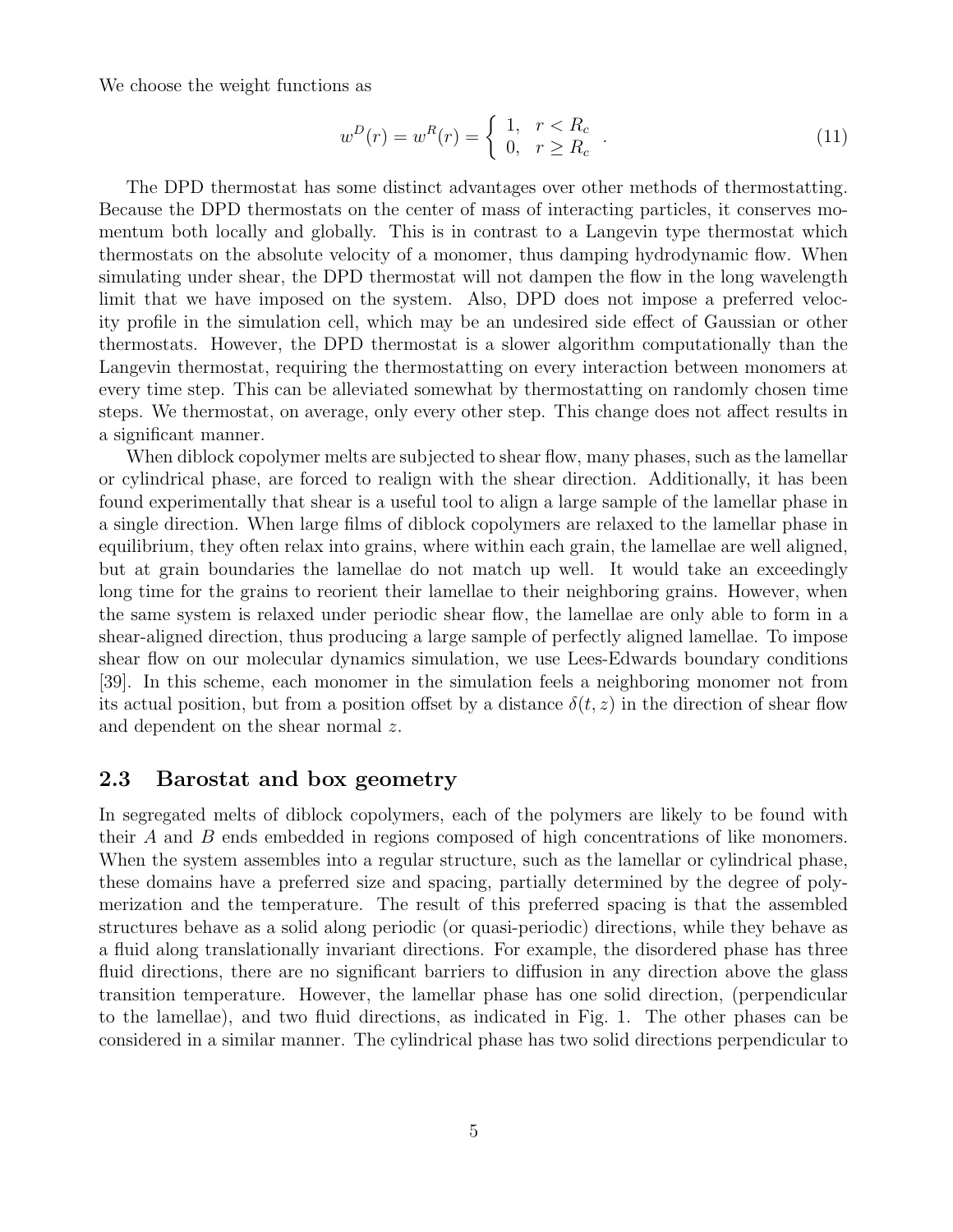the cylinders, and one fluid direction along they cylinders, while fcc and bcc phases have three solid directions.



Figure 1: The lamellar phase has a preferred spacing in the direction perpendicular to the lamellae. This gives it solid-like properties in this direction while flow properties along the other two directions remain fluid like.

Each of the periodic structures that diblock copolymers form in equilibrium have a preferred period, thus giving an integral number of periods a preferred length. While it might be suitable to constrain the width of the simulation box in equilibrium such that the natural spacing of lamellae or rods is satisfied [40], non-equilibrium situations are likely to require a more sophisticated approach. The simulation box should ideally be allowed to fluctuate at least in each of the solid directions to enable the system to find its natural spacing. Thus the size of the simulation box in each solid direction should be controlled by imposing an external pressure on the walls of the box in this direction.

We have the option however, (i) to allow the length of the simulation box in the liquid directions to vary (isotropically) based on a constant external pressure, or (ii) to impose a constant volume of the simulation box and vary the remaining direction(s) this way. However, one has to keep in mind that one cannot allow fluid directions to fluctuate or to adjust independently from the other fluid directions. That is, they must be constrained by the same external pressure for option (i), or constrained so that their lengths have a fixed ratio for option (ii). Otherwise, it is possible (and likely) that the simulation box gets squeezed into a flat, effectively two-dimensional structure.

Allowing the box geometry to vary independently along certain directions in response to an imposed external stress simulation will introduce some complicating issues into a diblock copolymer simulation. For example, if the external pressure is greater than the indentation hardness of the system, then the system can collapse just again into a quasi two-dimensional structure. In simulations, this may often be the case, when for reasons of computational efficiency, short cut-off radii are chosen that are compensated effectively by a positive external pressure.

The phases we are focusing on in this study are lamellae or rod structures. These fit into an orthorhombic simulation cell. Therefore, it is sufficient to vary the simulation cell within orthorhombic geometries. When the system is sheared, this is not done by expressing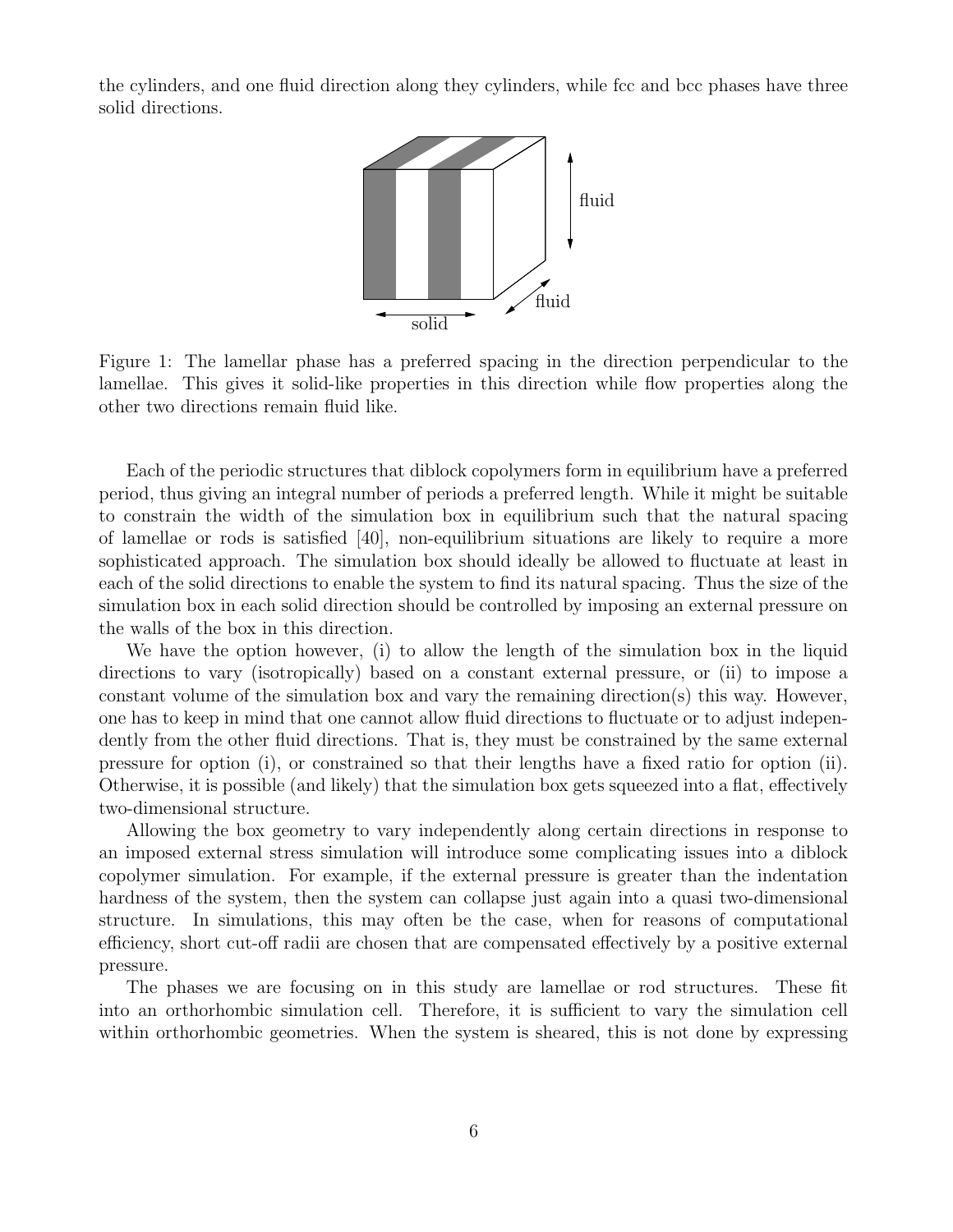the geometry explicitly as monoclinic, but rather through imposing Lee-Edwards boundary conditions as discussed above.

## 3 Results

The bias parameter  $\gamma$  in the model potential Eq. (1), acts like an inverse temperature with respect to the phase transition. That is, for a melt of diblock copolymers at equilibrium in the disordered phase, we can induce a phase transition either by decreasing the temperature below some temperature  $T^*$ , or by increasing the bias parameter. Much as we had a  $T^*$ , we also have for fixed temperature a  $\gamma^*$ . In lieu of reducing the temperature to drive the phase transition, we have chosen to use  $\gamma$ . We first estimate the value of  $\gamma$  that will lead the system to phase separate.

Using symmetric diblock copolymers of chain length  $N = 10$ , we find that a melt at a constant density of 0.85 and at a constant temperature of 1.0 will phase separate into a lamellar structure for values of  $\gamma$  greater than about 1.0. The simulation time it takes to order into a lamellar structure from an initially disordered phase is reasonable ( $\sim 10000\tau$ ) for values of  $\gamma$ greater than about 1.2. We use  $\gamma = 1.3$  for all of our simulations.

#### 3.1 Diffusion

The consequences of solid and fluid directions are borne out in the anisotropy of polymer diffusion [40, 41, 42, 43]. While most studies appear to focus on the order-disorder transition region, the anisotropy becomes particularly strong at smaller temperatures. There are high activation barriers preventing the ends of the polymers from moving between two non-contiguous regions of like monomers within reasonable times, however, a polymer can diffuse relatively easily within a lamella along the translationally invariant directions. Figure 2 shows a graph of the diffusion in the x, y and z directions, where the z direction is perpendicular to the lamellae. Diffusion in what we have called the solid direction levels off at or below the width of the lamellae, while in the liquid directions it increases linearly at large times as it should in a liquid. Of course, at extremely large time scales, polymers will diffuse between different lamellae, rods, or micelles but there is a well-defined time scale separation between this process and most other processes so that this migration can be neglected for our purposes here.

In Fig. 2, it is possible to identify an extended region in which the average distance traveled  $d$ increases as a  $t^{1/3}$  power law. No theories are known to us that predict this type of sub-diffusive regime. Moreover, experimental data has not yet been presented in a way that would allow one to obtain  $d(t)$  in a straight forward way. Most simulations appear to be too close to the disorder transition so that sub-diffusion cannot appear. At this point, we have not done studies investigating whether there are reasons to believe that this behavior can be found universally within certain temperature regimes.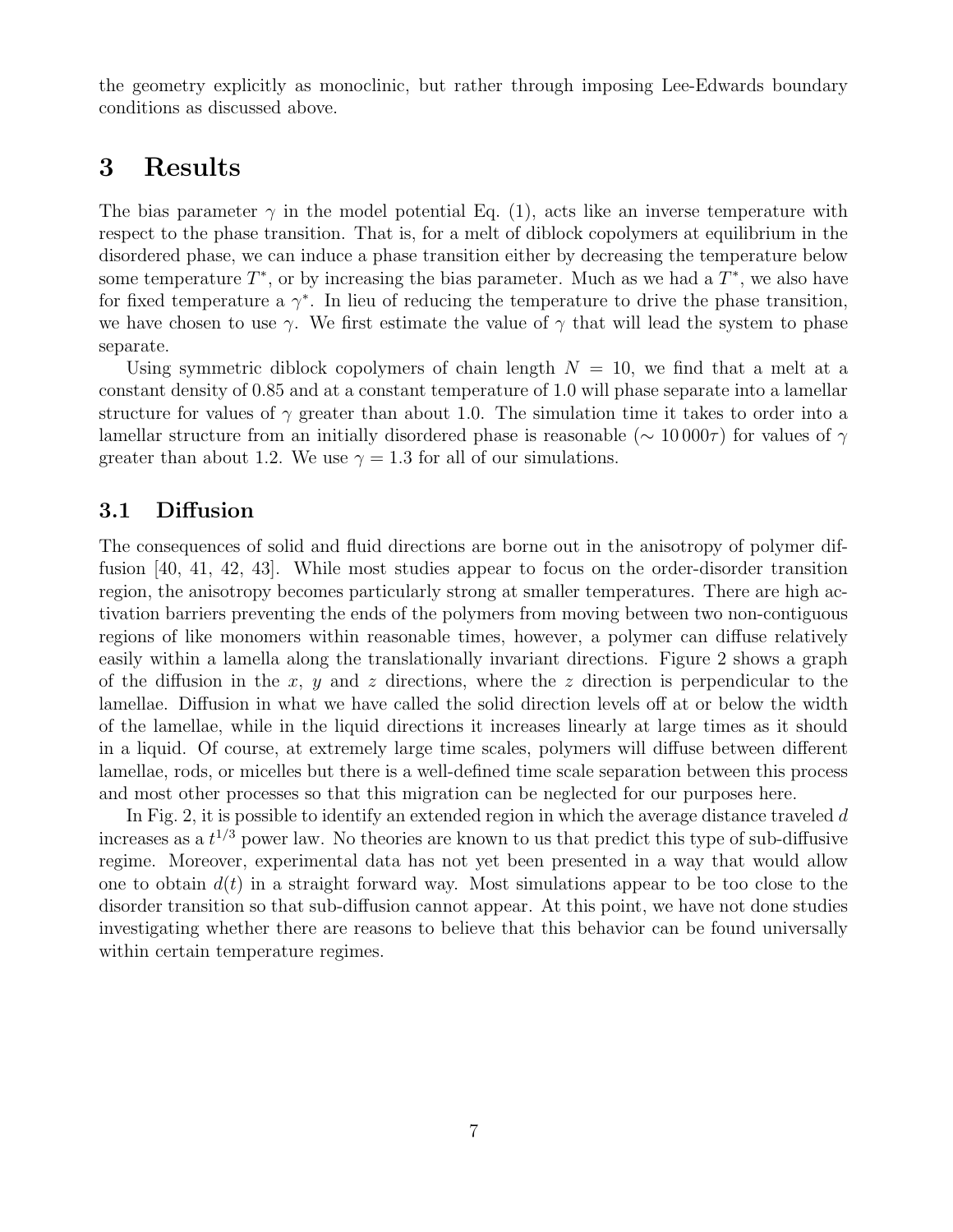

Figure 2: Diffusion of monomers,  $\langle |r_\alpha(t) - r_\alpha(0)| \rangle$  for  $\alpha \in \{x, y, z\}$ , as a function of time in a lamella system with lamella oriented perpendicular to the y-direction. The lines are drawn to guide the eye. They represent the power laws indicated in the figure. Details of the simulations are:  $T = 1$ , depth of adhesive well  $\gamma = 1.3$ , and external (average) pressure  $p = 5$ .

#### 3.2 Elastic response

As the composition of the monomers is changed, we see some of the rich phase diagram that diblock-copolymers produce. Changing the composition of the polymers from  $N_A = 5$ ,  $N_B = 5$ to  $N_A = 7$ ,  $N_B = 3$  we see that the polymers relax into a cylindrical phase, like that shown in Fig. 3(a). This phase is predicted theoretically and seen experimentally where cylinders extending in what we have labeled the  $z$  direction arrange themselves in a trigonal lattice in the  $x - y$  plane.

The trigonal arrangement of the cylinders resembles that of some adsorbed two-dimensional atomic solids such as a trigonal layer of helium on graphite. Once such a periodic structure is given, it is natural to address small fluctuations of the relevant degrees of freedom around the reference structure. For the rods shown in Fig. 3, this can be done in analogy to smallamplitude oscillations of atoms in crystals. Metaphorically, one could associate the position of a helium atom with the center of mass of a rod. What usually are the internal, electronic degrees of freedom are now the monomers attributed to a rod. These include the monomers that are covalently attached to those 'central' monomers.

Given this analogy, (the center of masses of) the rods move on free energy potential surfaces. Note that (in a classical system) no time-scale separation of the rod degrees of freedom and the monomer degrees of freedom needs to be given so that we can define a meaningful free energy for the interaction between rods. Similar to interatomic potentials, it should be possible to expand the free-energy surface  $\mathcal F$  into two-body, three-body, and higher-order terms. Here, we want to address the question whether it would make sense to truncate the expansion after the two-body term. Due to the short range of the interaction potential, only neighboring rods touch directly. We therefore only need to take into account interactions between nearest neighbors.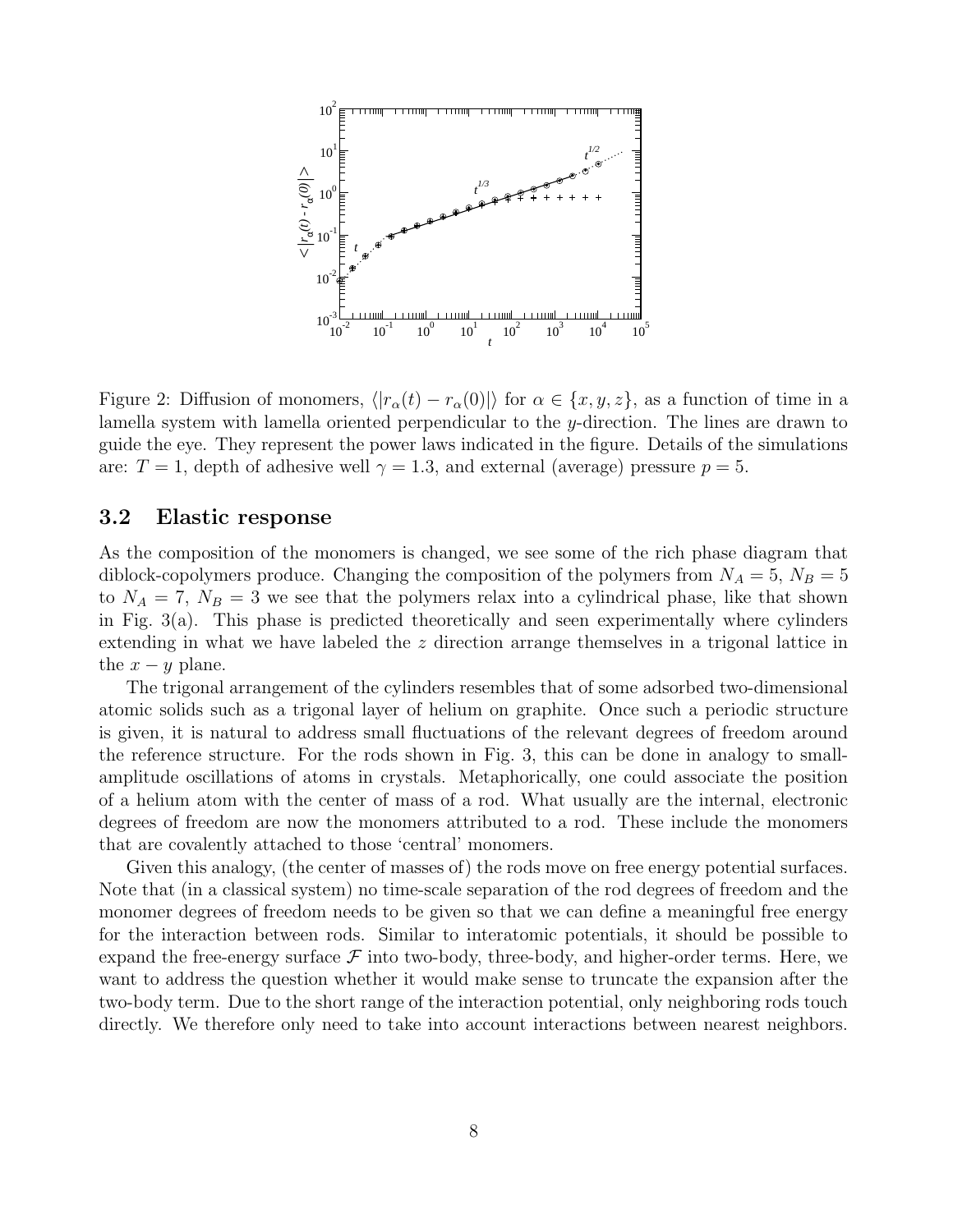

Figure 3: (a) Cartoon of the cylindrical phase. The shorter A-type part of the polymer chains (shown in black) organize into cylinders leaving the space in between to be filled by the B-type part of the polymers (shown in white). (b) Nearest neighbors of a central rod in trigonal phase. White dots indicate the ideal positions and the number of the atom, black dots indicate an instantaneous position. (c) Path in reciprocal space along which the dynamical matrix will be measured further below. Vertices of the lattice indicate wave vectors q commensurate with the periodic boundary conditions. They are the only points that can be measured. For the evaluation of the branches  $MK<sup>*</sup>$  and  $KT$ , we evaluated symmetrically equivalent phonons on the  $\Gamma K$  axis.

Thus, in this approximation, the full elasticity of the trigonal lattice is described by one single parameter  $k$ , which describes the curvature of the two-body potential in its minimum. In this sense, if  $\alpha$  is the preferred spacing between the atoms, one can expand the free energy between the rods into:

$$
\mathcal{F} = \mathcal{F}_0 + \frac{1}{2}k \sum_{j=1}^{6} \left[ \sqrt{(X_0 - X_j)^2 + (Y_0 - Y_j)^2} - a \right]^2, \tag{12}
$$

where  $\mathcal{F}_0$  is the (presently irrelevant) free-energy for a perfectly trigonal configuration and  $X_j$ and  $Y_i$  are the coordinates of the rods in the plane orthogonal to the rods. The sum in Eq. (12) runs over all neighbors, see also Fig. 3(b). As we only assume zero pressure and small amplitude motion, we may associate a with the average nearest-neighbor spacing.

Following standard textbook treatments, we then express the free energy in reciprocal space. One can associate the free energy  $\mathcal{F}(\mathbf{q})$ 

$$
\mathcal{F}(\mathbf{q}) = \frac{1}{2} D_{\alpha}^{\beta}(\mathbf{q}) u_{\alpha}(\mathbf{q}) u_{\beta}(\mathbf{q})
$$
\n(13)

with a mode (or two modes)  $\mathbf{u}(\mathbf{q})$  associated with wave vector q. Here we have introduced (except for a factor of unit mass) the dynamical matrix  $D_{\alpha\beta}$ :

$$
D_{\alpha}^{\beta}(\mathbf{q}) = 2 \sum_{j} \frac{\partial^2 \mathcal{F}_{0,j}}{\partial R_{0,\alpha} \partial R_{0,\beta}} \sin^2 \left(\mathbf{q} \mathbf{R}_{0j}/2\right), \tag{14}
$$

where  $\mathcal{F}_{0,j}$  represents the two-body interactions that appear on the right-hand side of Eq. (12),  $R_{0,\alpha}$  is the  $\alpha$  component of the rod number zero, and all derivatives are evaluated at the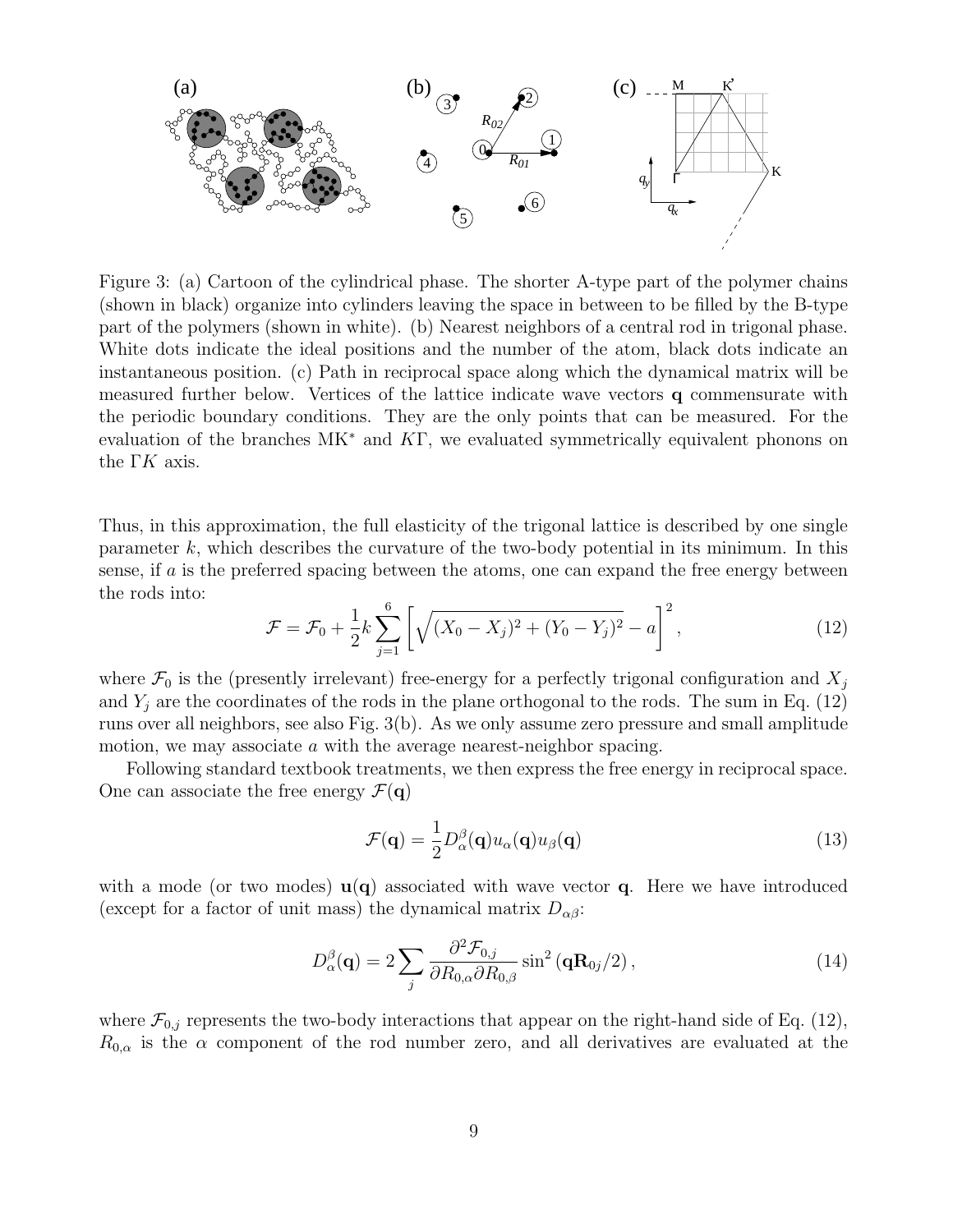reference structure. For the present problem, the result is:

$$
\frac{1}{k}D(\mathbf{q}) = 4\sin^2(q_x a) \begin{bmatrix} 1 & 0 \ 0 & 0 \end{bmatrix} + \sin^2(q_x a/2 + \sqrt{3}q_y a/2) \begin{bmatrix} 1 & \sqrt{3} \ \sqrt{3} & 3 \end{bmatrix} + \sin^2(q_x a/2 - \sqrt{3}q_y a/2) \begin{bmatrix} 1 & -\sqrt{3} \ -\sqrt{3} & 3 \end{bmatrix}.
$$
\n(15)

It is now helpful to note that there is a unique and simple relation between the dynamical matrix and the thermal correlation of the Fourier transforms of the displacements  $\langle u_{\alpha}(\mathbf{q})u_{\beta}(\mathbf{q})\rangle$  in the harmonic approximation, namely

$$
\langle u_{\alpha}(\mathbf{q})u_{\beta}(\mathbf{q})\rangle = k_B T \left( D^{-1}(\mathbf{q}) \right)_{\alpha\beta}.
$$
 (16)

This equation does not require the interactions be sums of two-body potentials but only the harmonic approximation to hold. Eq. (16) holds because the  $u_{\alpha}(\mathbf{q})$  can be interpreted as Gaussian random variables. It is not necessary either that the cylindrical phase we are using be the equilibrium phase for what we are trying to do. The system only needs to be in a local energy minimum and stable for the time being studied.

We can now determine the *true* dynamical matrix  $D$  (to be precise the Fourier transform of the force constants) by monitoring the rod fluctuations and fit the results to Eq. (15), which relied on assuming two-body interactions. In a similar way, long wavelength elastic constants have been determined by observing fluctuations of strains in two-dimensional systems composed of hard disks [44]. Here we perform an equivalent analysis, however, the full Brillouin zone is covered.

Before presenting the results, we wish to discuss possible origins for the discrepancy between the simulations and a two-body approach. For large temperatures one may expect anharmonic contributions. These, however, can certainly be neglected if the oscillations are less than 4% of the lattice constant, which is the case in our simulations presented below ( $p = 0, T/\gamma =$ 0.346). Besides the thermal fluctuations of the rods' centers of mass, there may be large *local* fluctuations, i.e., if we take a slice through the system at constant  $z$  instead of averaging the positions over the full lengths of the rods. The extra dimension in z direction can be seen in analogy to the imaginary time axis used in path-integral treatments of quantum-mechanical systems. Indeed non-thermal quantum fluctuations in quantum solids can be sufficiently strong to significantly break the Cauchy symmetry relations of the elastic constants which would be present in a classical treatment. Examples are the trigonal phases of helium adsorbed on graphite [45] and bulk solid helium [46]. However, for the analysis of three-body terms, we will focus our analysis on very short rods and can thus rule out this effect as well.

There may also be size fluctuations of the rods, which have been observed in more general circumstances, i.e., if large local pressures are present, polymers diffuse away from their rods to nucleate new ones [47]. In such circumstances, effective interactions would be an oversimplification, unless one were to include in the description additional internal degrees of freedom controlling the size of individual rods. In the present study, however, external conditions are isotropic, all cylinders are of equal size (on average) and diffusion of polymers between the cylinders is frozen out on the time scale of the simulation.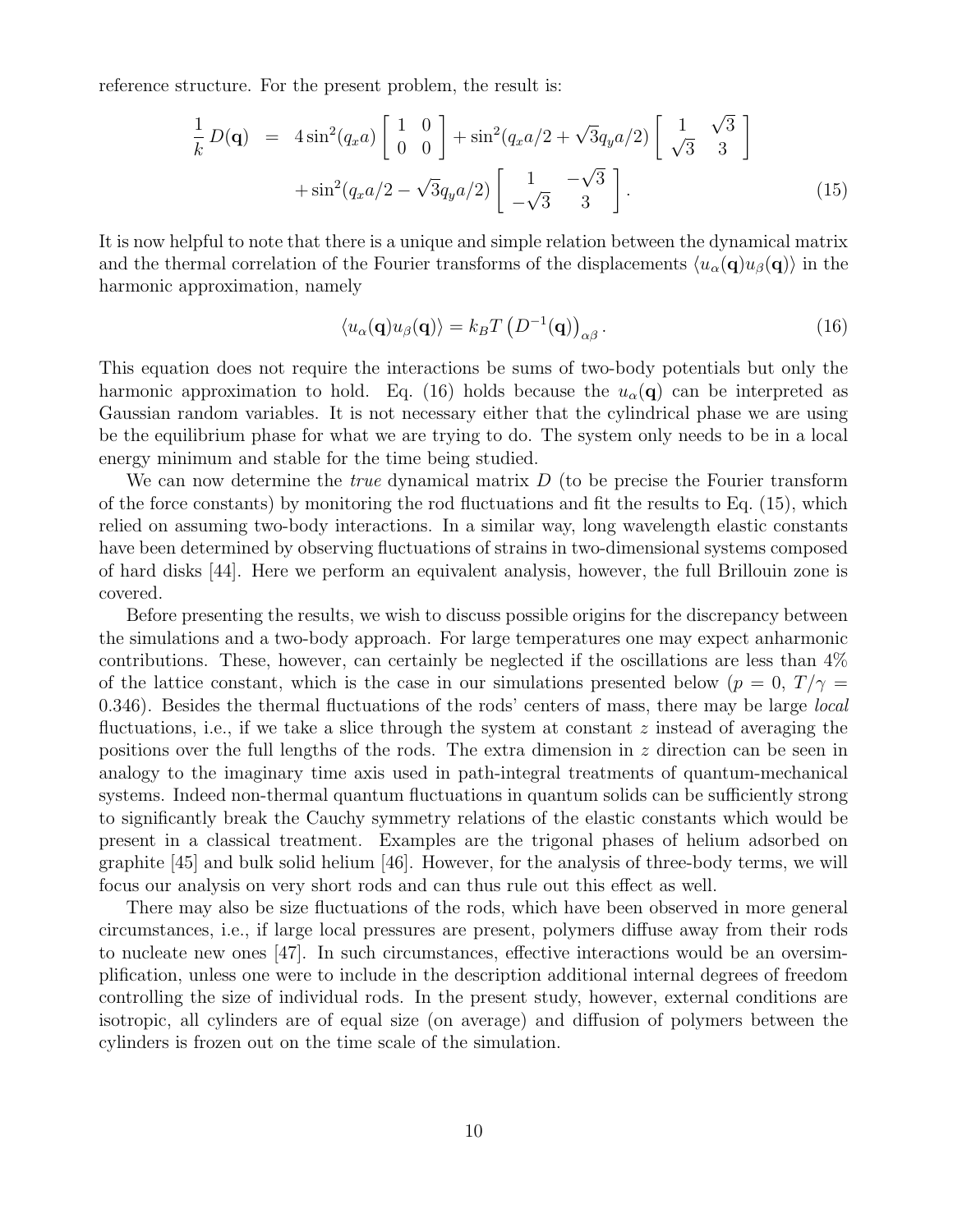The last candidate for making a many-body description necessary is what we call the foam ball effect. While the time average cross section of each cylinder remains roughly circular, each cylinder can deform somewhat if it is pushed by neighboring cylinders. This deformation could in turn exert a force on a third cylinder. The mechanism is illustrated in Figure 4.



Figure 4: (a) Top view of four rods in their unperturbed circular shape. (b) One rod is moved and touches a secondary rod. Even if the secondary rod is confined to its position, it can deform and thus exert forces on tertiary rods.

Since one can probably rule out all other possible reasons, we believe that the foam ball effect will be mainly responsible for the leading-order corrections to an effective two-body behavior. A promising route to describe these corrections phenomenologically may well be to introduce additional internal degrees of freedom of the rods that describe the deviation between a circular rod and a deformed rod. Such an approach could account effectively not only for two-body interactions but for higher-order interactions as well. However, it is beyond the scope of this paper to develop new potentials incorporating the foam-ball effect. Our results will therefore only be a measure for the need to include higher-order terms.

In Fig. 5, we show the square roots  $\omega$  of the eigenvalues of the dynamical matrix. There is a significant discrepancy between the best-possible fit assuming two-body potentials and the actually observed behavior. This also holds for the long-wavelength limit  $q \to 0$ . The ratio r of the 'frequencies' related to the longitudinal and transverse mode is  $\sqrt{3}$  in the stress-free, two-body approach, which can be derived from Eq. (15). The rod cylinders show a ratio of  $r \approx 4.5$  in the limit  $\mathbf{q} \to 0$ . While the shape of the longitudinal branch is at least close to that corresponding to central two-body interactions, the transverse branch differs qualitatively. One may thus expect that reliable effective theories of interactions between rods have to include many-rod interactions.

We will now comment on the details of the simulations leading to Fig. 5. To enable the simulation of a system spanning a large number of lattice constants (and to avoid the "quantum effects" discussed above), we examined fairly thin systems. However, making the system too thin decreases the barriers to cylinders breaking up and/or merging. The phonon spectrum and elastic constants are very temperature sensitive. In our simulations we have chosen the highest temperature for which we can simulate the cylinders for long times without breaking up or merging of cylinders. At  $k_BT = 0.45\epsilon$  merging or breaking of the cylinders is rare, even in thin films.

Equilibration of large systems of polymers from random initial conditions is prohibitively expensive, we therefore had to start from a constructed initial condition. This was done by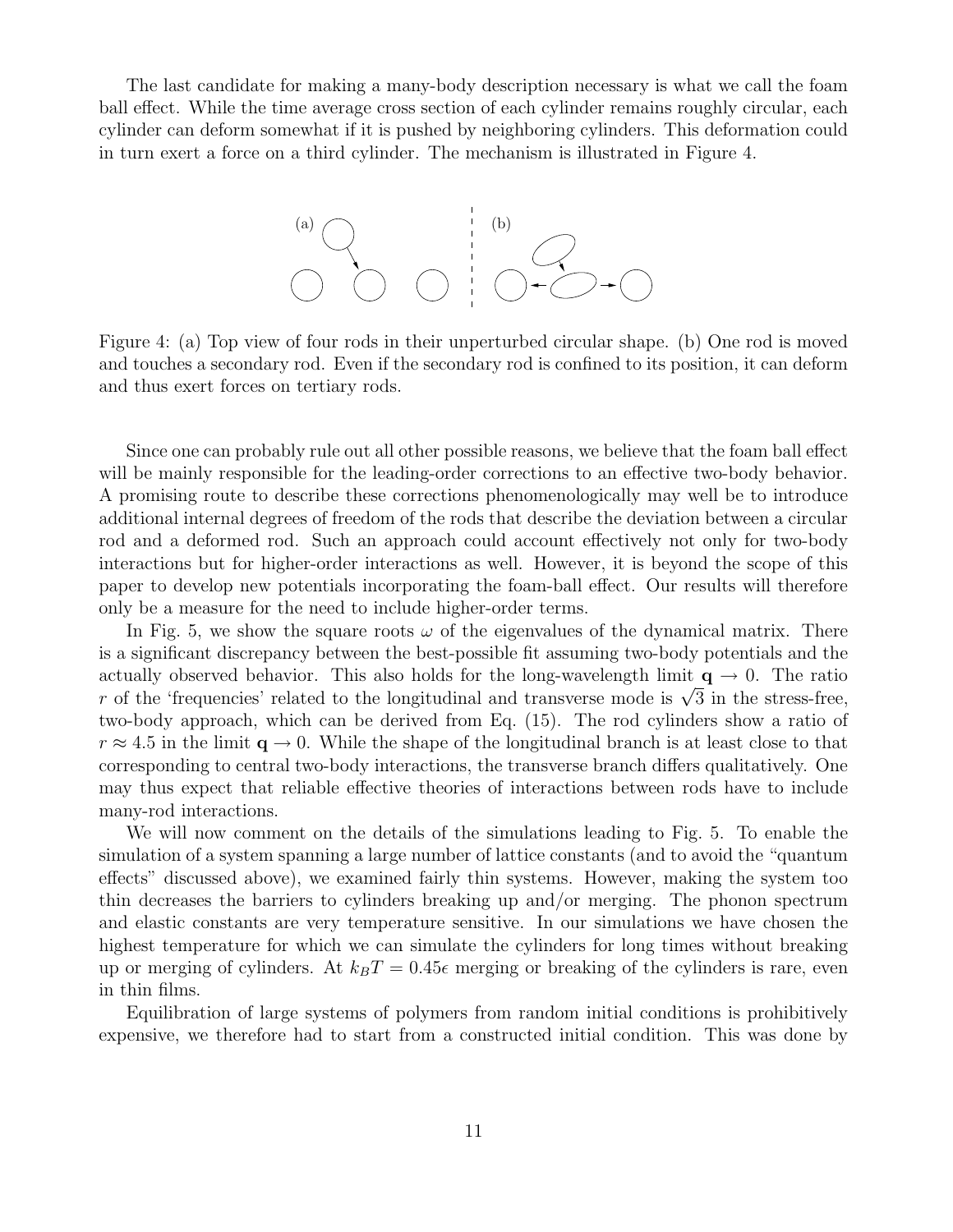

Figure 5: Square roots  $\omega$  of the eigenvalues of the dynamical matrix at the wave vectors indicated in Fig. 3. The solid symbols correspond to the measurement of the diblock copolymer system in the cylindrical phase via Eq. (16) and their statistical error bars is symbol size. The data are scaled so that they have the same mean values as an ideal two-body system with  $k = 1$ , see Eq. (15) which is represented by the lines. The solid (dashed) line corresponds to the exact expression for the transverse (longitudinal) modes. The open symbols refer to a measurement of a test molecular dynamics system with interparticle potential exactly that of Eq. (12). The test runs have statistical errors slightly smaller than symbol size. Details of the simulation are:  $\gamma = 1.3, T = 0.4$ , and external pressure  $p = 0$ .

first performing several smaller runs with polymers composed of  $N_A = 7$ ,  $N_B = 3$ . When equilibrated from random initial conditions, these polymers form a cylindrical phase. These systems are extremely soft. Hence the cylinders fluctuate significantly about their ideal trigonal lattice positions. However, we can run the small systems long enough to get an idea of the average radius of the cylinders. Using this average radius, we can construct a larger system in which cylinders of roughly the same radius are positioned on ideal trigonal lattice sites. This is what we used as an initial configuration. The system is then run for long times (30,000  $\tau$ ) while we track the center of mass of each cylinder. The system we used contained 1776 polymers of length 10. The simulation with constant strain parallel to the fluid direction and constant pressure parallel to the two solid directions averaged to  $80.9363 \times 69.9274 \times 3.87169$ . This allowed us to have 64 cylinders in the simulation cell and eleven distinct phonons on the path in reciprocal space shown in Figure 3(c).

#### 3.3 Reorientation under shear

When diblock copolymer melts in the lamellar phase are subjected to shear flow they reorient to the parallel or perpendicular phase, depending on shear rate [48, 49], as illustrated in Fig. 6. This can also be seen in molecular dynamics simulations [11, 12, 13] where the qualitative results found in experimental studies can be reproduced.

We are able to see some of this preferential orientation based on shear rate with our model.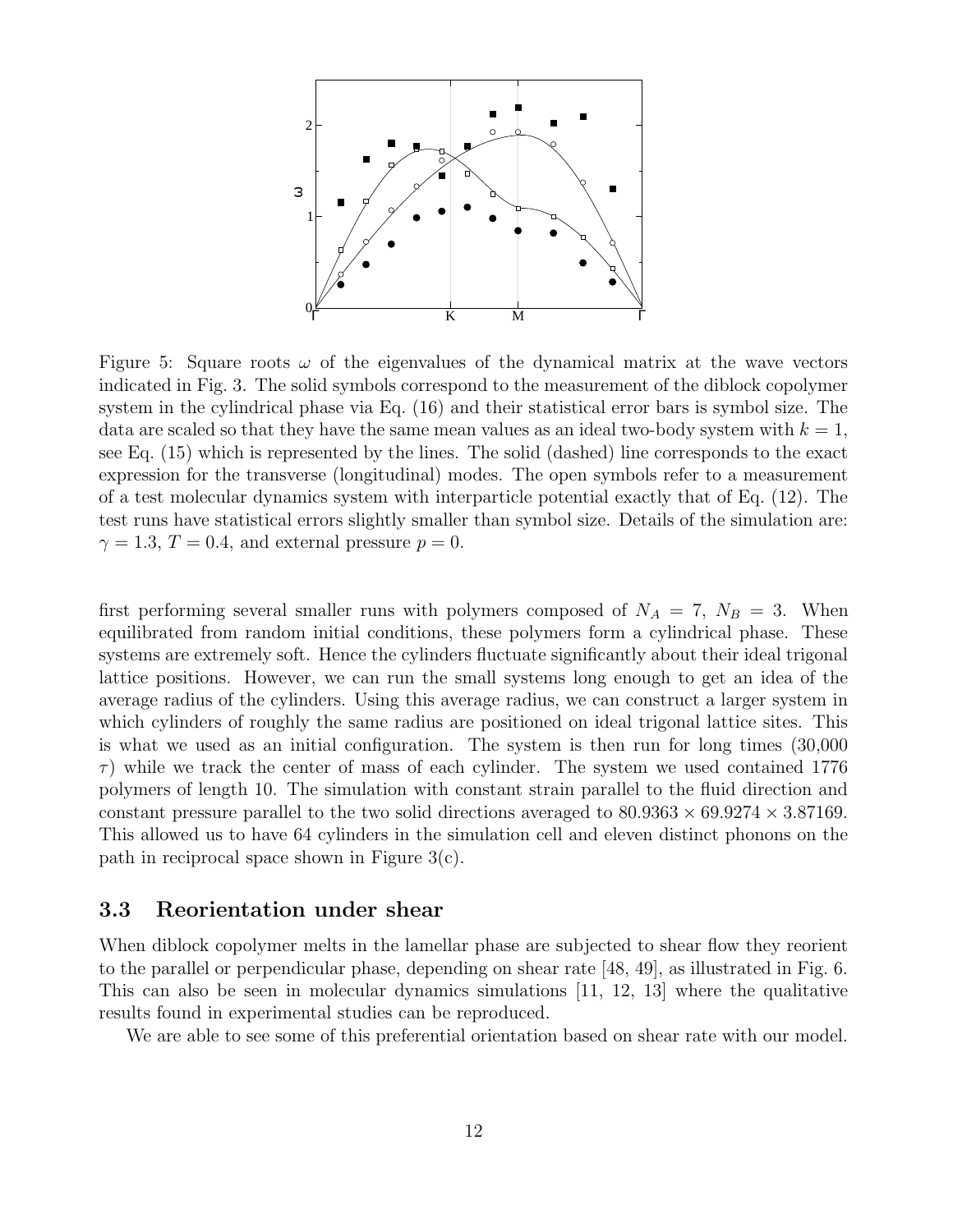Starting from a transverse orientation of the lamellar phase and imposing a constant shear rate on the system, we can begin to address what shear rates send the system into parallel and perpendicular alignments. It has been suggested experimentally [50, 51, 52, 53] and theoretically [11] that low shear rates should align the system in the parallel alignment while high shear rates select the perpendicular alignment. However to do so requires careful consideration of the geometry of the simulation box as the lamellae realign.



Figure 6: Shearing from the transverse (a), to parallel (b), or perpendicular (c), alignments. The coordinate system denotes the Cartesian coordinate system used in the following text and figures.

Under shear flow, the polymers are trying to minimize the energy and entropy production associated with the phase they are found in. The lamellar phase minimizes the energy by minimizing the interfacial area between  $A$  and  $B$  monomers. It then orients with respect to the shear flow such that one fluid direction is aligned with the shear flow. We fixed the size of the simulation box in the direction of shear flow so this does not pose a problem. If we did not, the system will shrink and become two-dimensional.

Even when the box geometry is allowed to fluctuate, it is possible that the systems finds itself trapped with diagonally oriented lamellae. However, a diagonal orientation is not expected to be the final equilibrium state. We have seen this for a particular simulation initiated from the transverse phase, and sheared at a moderate rate of  $0.04\tau^{-1}$ . We expect to see the lamellae reorient into either the parallel or perpendicular phase. However, they align with the lamellae oriented in the shear direction and diagonally between the perpendicular and parallel phases.

This orientation is a local energy minimum that is found when the simulation box does not change to the proper spacing quickly enough as the reoriented lamellar phase is emerging. Once the diagonal phase is found, there is a very high energy barrier to reorientation. The lamellae cannot simply rotate. If you consider the periodic boundary conditions, it is easy to see the two lamellae in figure 7 are actually part of a single lamellae. Reorientation would therefore require breaking this domain and rotating the pieces into a vertical or horizontal alignment where they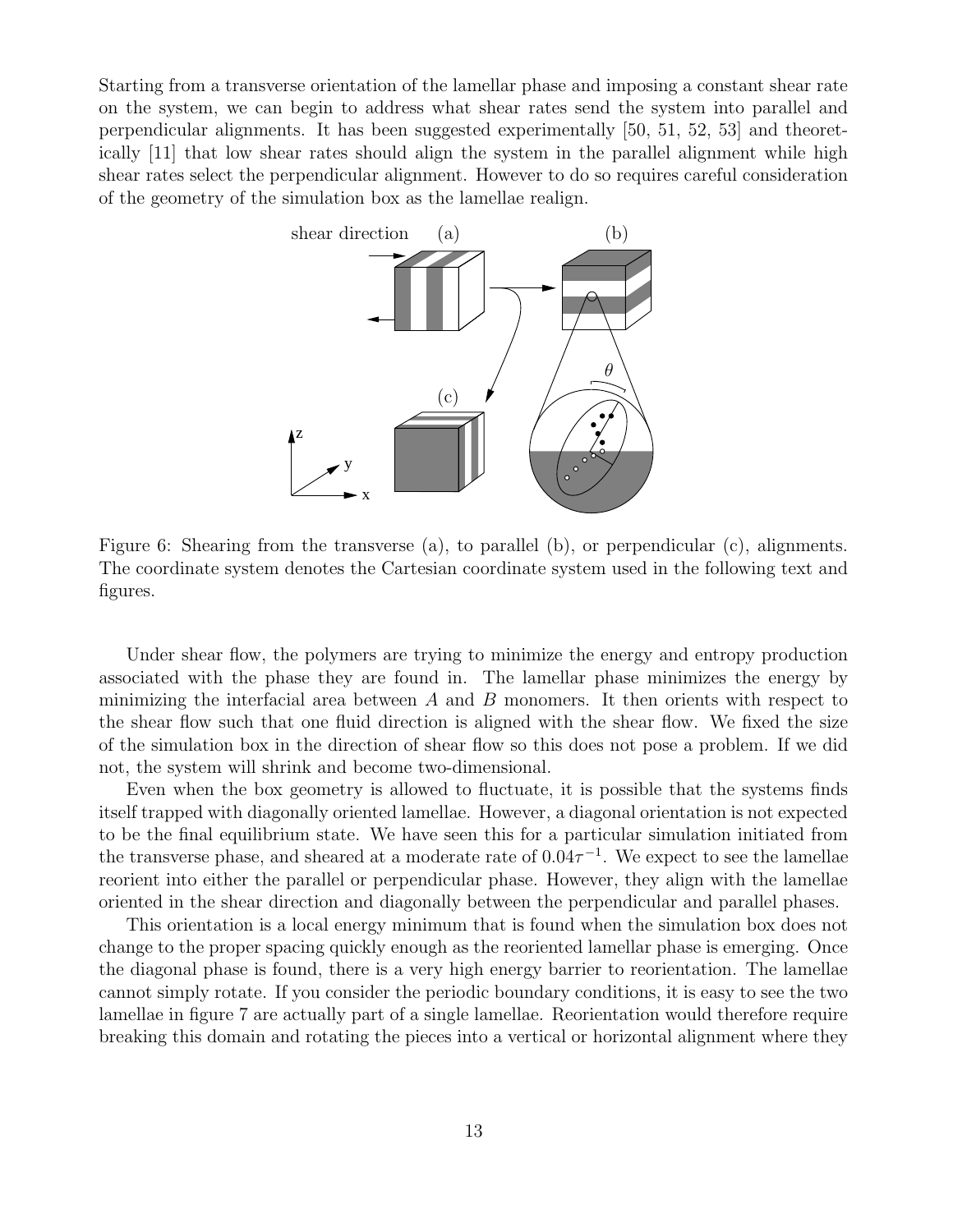

Figure 7: Left: Simulation stuck in diagonal phase. The graph is a view on the  $y - z$  plane. Middle: Imposed temperature profile to allow for reorientation.  $x_{\alpha}$ , with  $\alpha = 2, 3$ , represents either y or z direction. Right: Reoriented parallel phase. The lamellae are more disordered near the edges due to the higher temperature there. Simulation parameters are the same as those for Fig. 2.

would form two separate lamellae. This energy barrier is exceedingly unlikely to be passed in any amount of simulation time.

To overcome the energy barrier involved in breaking the lamellae, when the lamellae orient diagonally in our simulations, we increase the temperature near the boundaries of the simulation box, melting the phase around the edges while imposing the system to the same shear rate. This type of boundary layer has been used effectively in studies of incommensurate systems with similar symmetry constraints [54]. The imposed and measured temperatures across the  $x$ dimension of the simulation box are shown in figure 7(b). Near the edges, we ensure that the measured temperature is greater than  $T^*$ , while away from the edges, the temperature is fixed below  $T^*$ . This melting breaks the lamellae within the hot regions, and allows the remainder to rotate freely into a preferable alignment as shown in Fig. 7(c).

In the following simulations we actually fixed the box size in all directions based on an equilibrated equilibrium box size. This was not necessary and, in principle undesirable, however it should not have a qualitative effect on the results found. We will investigate the effect of relaxing this assumption in future work.

We now investigate the molecular origin of the realignment. The transverse phase is not stable under shear because it has solid properties along the shear direction (cf. the discussion surrounding Fig. 2) and hence is incompatible with a steady-state flow velocity perpendicular to the lamella. That leaves both the parallel and perpendicular alignments (Fig. 6) as possible steady state configurations. To see which one is favorable, it is worthwhile to examine the state of individual polymers.

When homopolymers are subjected to shear, they are stretched and start to show orientational preferences [55]. That is, rather than the monomers being, on average, distributed in a spherically symmetric distribution about the center of mass, the distribution becomes el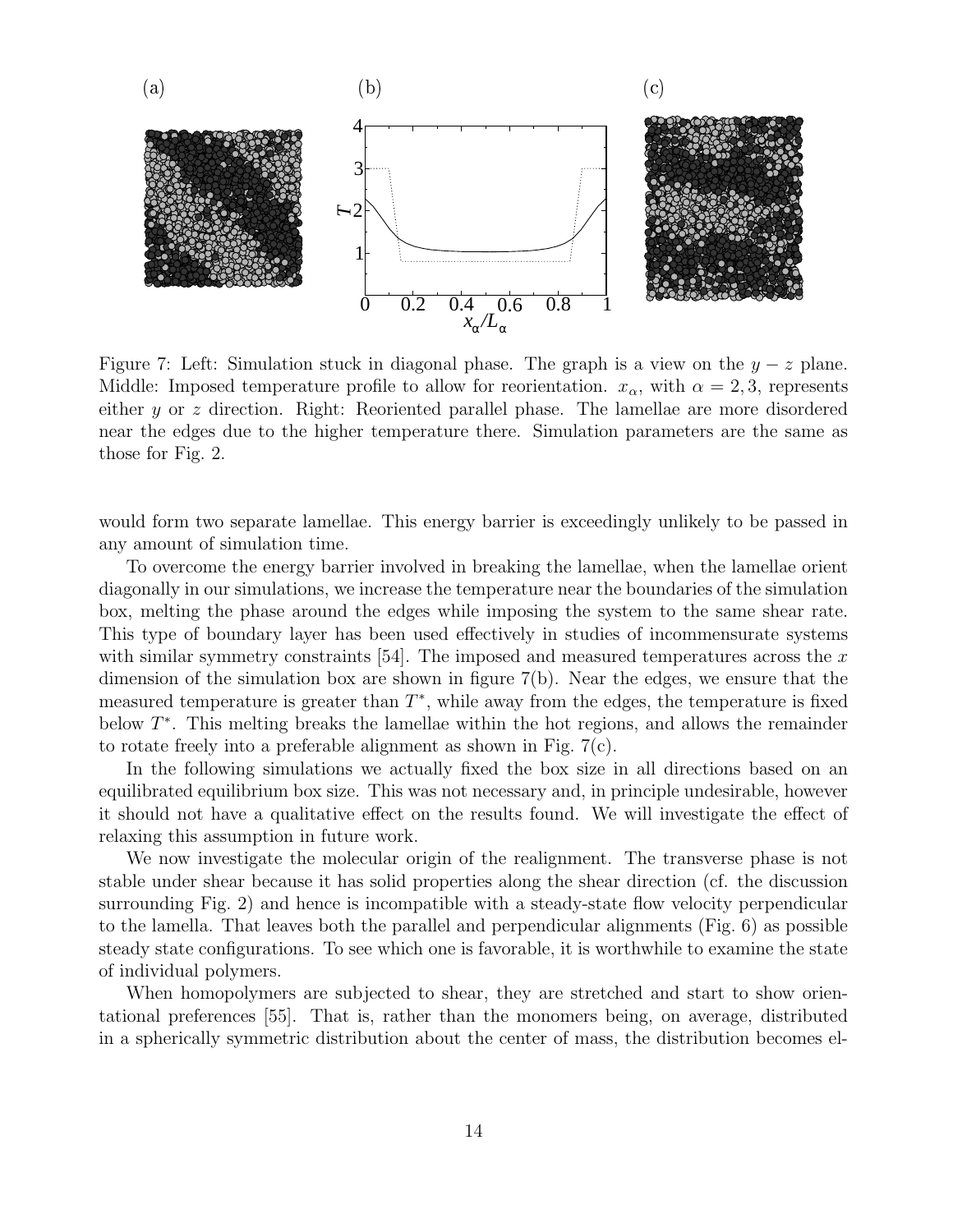lipsoidal. The principal axes of the ellipsoid then tends to have a preferred orientation with respect to the shear velocity, in a manner analogous to the way that liquid crystals orient with respect to shear. Our block copolymer melts already have non-spherical distributions due to the phase separation (e.g. the A end will always be on the A side of the lamellae and the B end will always be on the  $B$  side). As such, even low shear rates should drive the reorientation.

We can calculate the orientational preference of the polymers by considering average shape and orientation of the ellipse that the monomers of each polymer are likely to be found in. To do so, we calculate the tensor of gyration for each polymer in the simulation box, at each time step, by locating the center of mass of each polymer,  $(x_c, y_c, z_c)$  and finding the average

$$
\mathbf{G}_{\alpha\beta} = \langle (\alpha_i - \alpha_c)(\beta_i - \beta_c) \rangle \tag{17}
$$

where  $\alpha_i, \beta_i \in \{x_i, y_i, z_i\}$  are the coordinates of each monomer in the polymer chain. The eigenvectors of the orientation matrix give the major and minor axes of the ellipse that, on average, describes the polymers. The eigenvalues of this matrix give the squared axis length in each of the three directions.

As we found from the soft boundary simulations described above, the system prefers the parallel phase at low shear rates. This is entirely analogous to liquid crystals, where for low shear rates the polymers should orient in the shear plane with a fixed average angle with respect to the shear velocity, favoring the parallel state. In a uniaxial system, which describes the equilibrium configuration of the molecules with one major axis and two equal minor axes (see Fig.8(a)), the molecules are unstable to fluctuations of the major axes out of the shear plane (defined by shear velocity and the shear gradient direction). This is because any fluctuation of the major axis out of the shear plane will result in the ends or the polymer experiencing different flow velocities which should bring it back into shear plane.

Figure 9 shows the orientation of the major axes or the tensor of gyration as a function of shear rate. The angle the major axes makes into the shear flow  $\theta$  is defined in Fig. 6(b). At low shear rates, the polymers are oriented perpendicular to the lamella and perpendicular to the flow velocity. As the shear is increased, the molecules start to align towards the flow velocity, but remain in the shear plane. The angle reflects the balance of the structural force trying to align the polymer perpendicular to the lamella and the force trying to align it along the shear flow. As long as the structural force is dominant the parallel phase is stable. The parallel phase becomes unstable when the angle exceeds  $45^{\circ}$ , as is evident in Fig. 9.

The details of this transition can be elucidated quantitatively by making use of the liquid crystal analogy. Once steady state is reached, the shear flow is described by a velocity field  ${\bf v} = (\dot{\gamma}z, 0, 0)$ . If we take the director **n** to be the unit vector coincident with the eigenvector associated with the largest eigenvalue of  $G$ , then if  $n$  is in the shear plane it can be described by  $\mathbf{n} = (\sin \theta, 0, \cos \theta)$ . The unit normal to the lamella in the parallel state is  $\mathbf{k} = (0, 0, 1)$ . The viscous torque density is then [56, 57]

$$
\Gamma^v = \gamma_1 \mathbf{n} \times [-\dot{\mathbf{n}} + (\lambda \mathbf{D} - \mathbf{\Omega}) \cdot \mathbf{n}], \qquad (18)
$$

where  $\mathbf{D} = (\mathbf{W} + \mathbf{W}^T)/2$  and  $\mathbf{\Omega} = (\mathbf{W} - \mathbf{W}^T)/2$  are the symmetric part and the antisymmetric part respectively of the velocity gradient tensor  $W_{\alpha\beta} = \partial_{\beta}u_{\alpha}$ .  $\gamma_1$  is a viscosity and  $\lambda$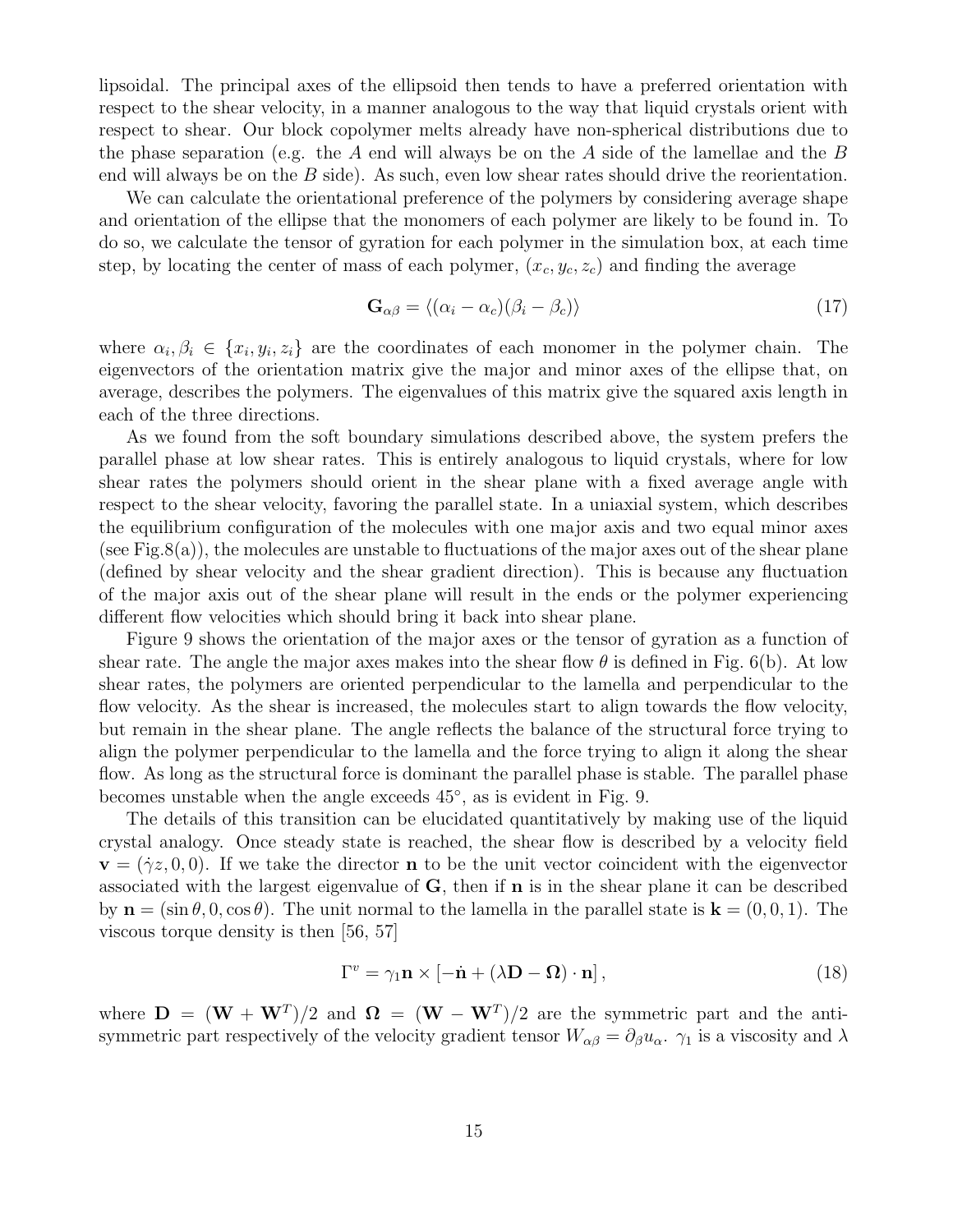

Figure 8: (a) Eigenvalues  $R_{g,i}$  of the orientation matrix in parallel configuration. (b) Eigenvalues  $R_{g,i}$  of the orientation matrix in the perpendicular configuration. Note that in contrast to (a), polymers are biaxial in (b) and are becoming more and more disk-like as the shear rate increases. In both graphs,  $R_{yy}$  is an eigenvalue, which is represented as a dotted line. Same details as in Fig. 2.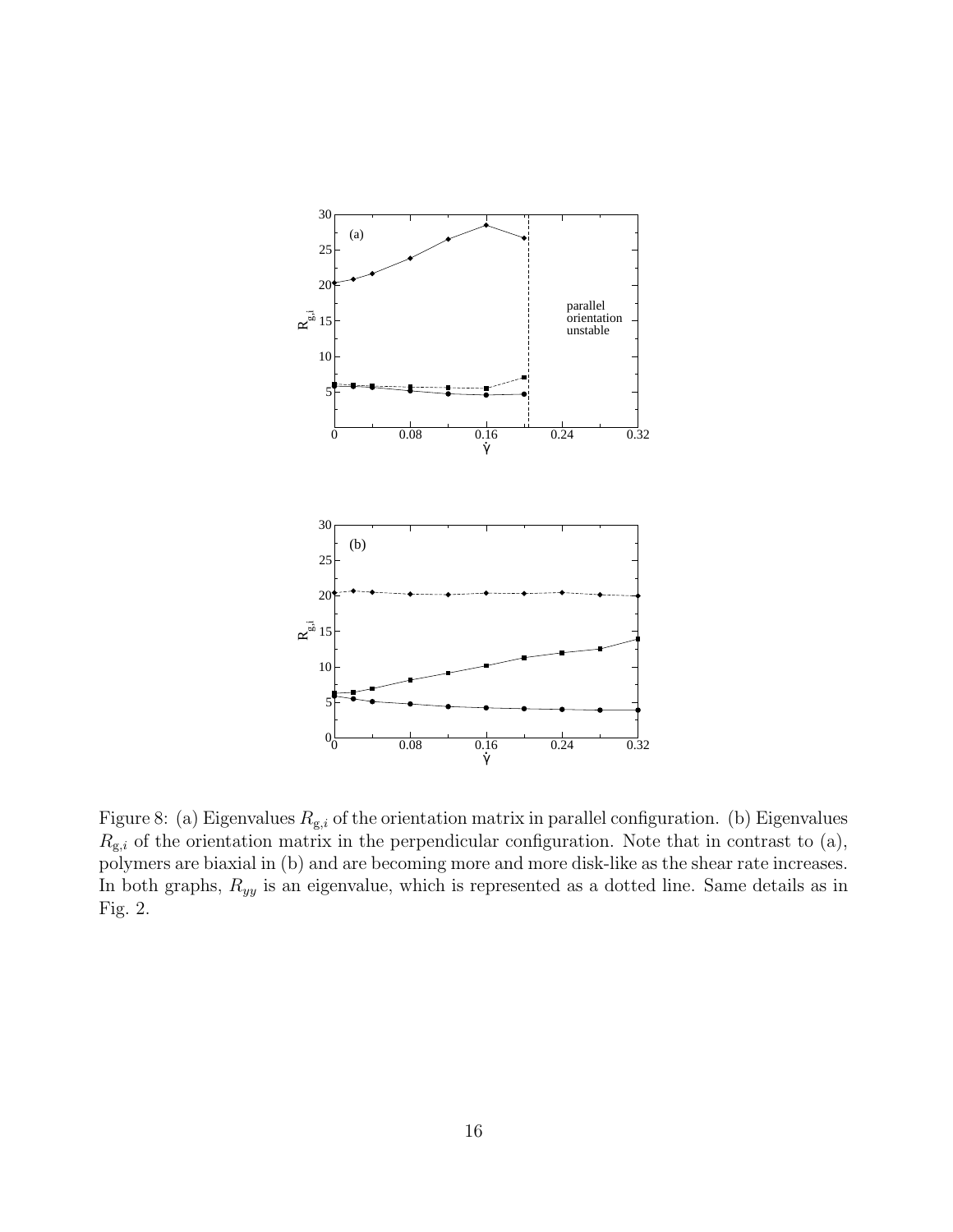

Figure 9: Angle into the shear flow  $\theta$ , in the parallel configuration (+) and the angle  $\Phi$  perpendicular to shear flow  $\left(\bullet\right)$ .

is a dimensionless ratio of viscosities related to the relative magnitude of the rotational  $(\Omega)$  to the aligning  $(D)$  flow effects [56, 57]. In addition to the viscous torque, there is a torque due to the "crystal field" created by the lamella themselves. If we assume this field acts in the same way as a magnetic or electric field (namely to align the director along the field) of magnitude bk, then this produces an an additional torque density of [56]

$$
\Gamma^c = b(\mathbf{n} \cdot \mathbf{k}) \mathbf{n} \times \mathbf{k}.\tag{19}
$$

Steady state configurations require that  $\Gamma^v + \Gamma^c = 0$ . For our case, the total torque along the y-axis gives the equation

$$
\gamma_1 \dot{\gamma} (1 + \lambda \cos 2\theta) - b \sin 2\theta = 0. \tag{20}
$$

For  $0 \le \theta \le \pi/2$ ,  $\sin 2\theta = \sqrt{1 - \cos^2 2\theta}$  and Eq.(20) becomes an easily solved quadratic equation for cos 2θ. However, the possible stable alignment angles are restricted to  $0 \le \theta \le \pi/4$  as a consequence of the equation being for  $\cos 2\theta$  rather than  $\cos \theta$ .

At high shear rates, the polymers orient out of plane into the perpendicular configuration. As we mentioned above, for rod-like molecules this phase is not stable. Indeed in liquid crystal systems this phase is accompanied by the minor axes rotating continuously in a "kayaking" or "log-rolling" phase [58] (The  $\dot{\bf{n}}$  term in Eq.(18) is required to obtain a solution). However, our polymer molecules have more degrees of freedom and are able to accommodate the perpendicular configuration by becoming biaxial, or disk-like. This can be seen in Fig. 8(b).

## 4 Conclusions

The use of molecular dynamics in the study of diblock copolymer systems has been somewhat limited. Some of the limitations are related to experimental details, such as polymer lengths consisting of thousands of monomers, that cannot in the foreseeable future be realized in computer simulations. However, as can be seen by our simulations, and others [11, 12, 13, 14, 15],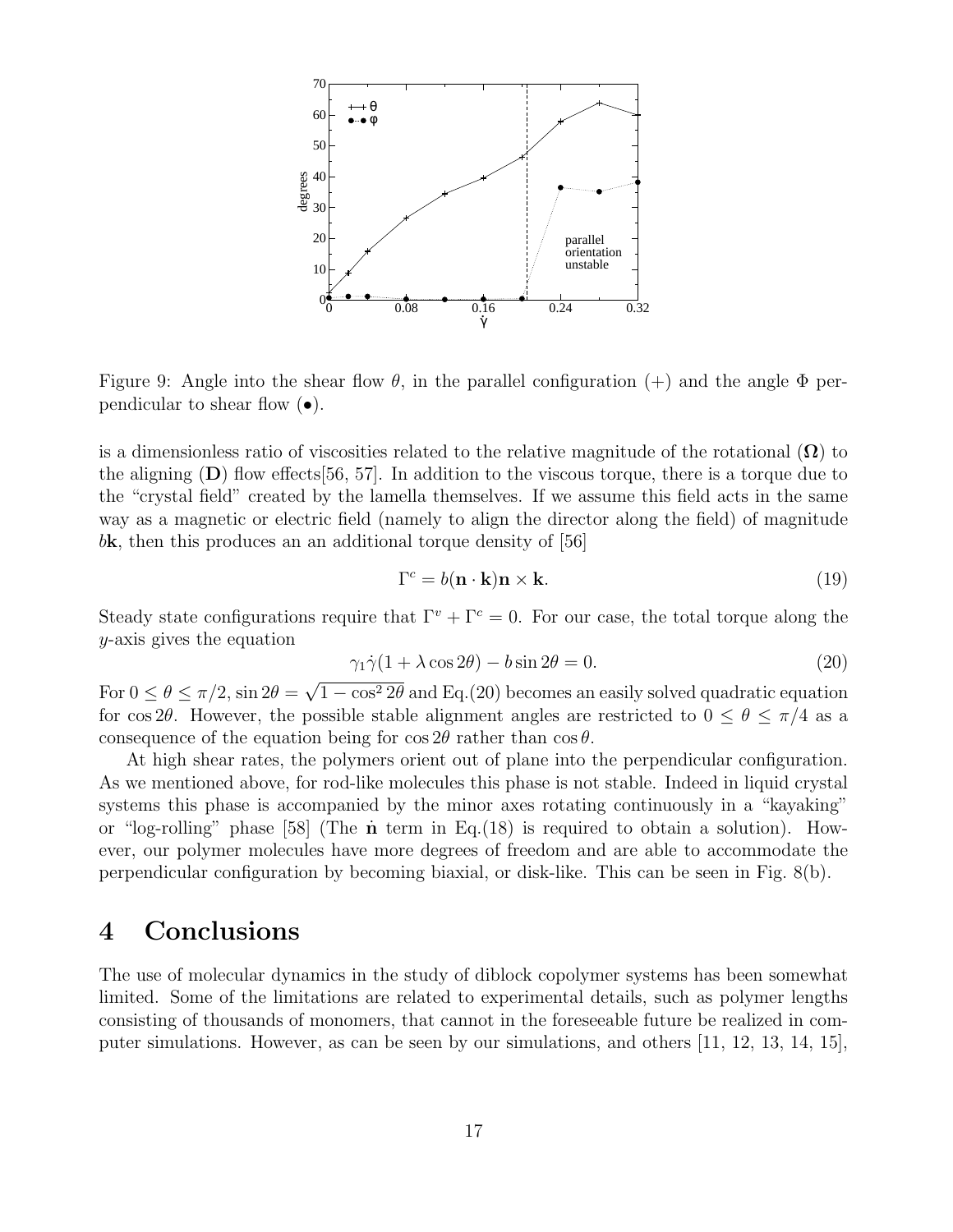much of the qualitative behavior of the systems we can simulate is identical to that of experimental systems. Thus, molecular dynamics can reveal many of the underlying microscopic mechanisms for macroscopic behavior such as the shear induced molecular orientation driving the transition from the parallel to perpendicular configuration for lamella. These local mechanisms may also provide the driving force for shear alignment of polycrystalline samples, however, to investigate this fully, grain boundary motion would have to be studied.

In our study, we found it necessary to adjust the potentials to ensure phase separation for short chains. Further, as simulations are typically done with periodic boundary conditions, it is essential to understand and allow for commensurability of the underlying microstructure with the periodic simulation box. When the underlying microstucture rotates, it may be necessary to have a "soft" boundary layer where the system is heated above the critical point to avoid traps and mobius strip type configurations.

Once these technical issues are properly dealt with molecular dynamics can be used to parameterize simpler theories such as particle plus field type models for the microstructure. For the hexagonal phase we found that simple harmonic two-body potentials cannot reproduce the elastic properties in the form of the phonon spectrum. However, in future work we plan on investigating this further and see if additional terms, such as three-body forces can overcome these problems.

In the shear aligned lamella, we found that reorientation is driven by alignment of the polymers with the shear flow. An analogy to similar phenomena in liquid crystals appears to give a satisfying model for the effect. In future work we plan on examining this further, parameterizing the viscous and crystal torques to get a more quantitative comparison.

Acknowledgments. We thank An-Chan Shi for helpful discussions. We thank NSERC for financial support and Sharcnet for computational resources.

## References

- [1] K. Binder. Phase transitions of polymer blends and block copolymer melts in thin films. Adv. Polymer Science, 138:1–89, 1999.
- [2] J. Baschnagel et al. Bridging the gap between atomistic and coarse-grained models of polymers: Status and perspectives. Adv. Polymer Science, 152(41-156), 2000.
- [3] G.S. Grest, M.-D. Lacasse, K. Kremer, and A.M. Gupta. Efficient continuum model for simulating polymer blends and copolymers. J. Chem. Phys.,  $105(23):10583-10594$ , 1996.
- [4] T. Soddemann, B. Dünweg, and K. Kremer. A generic computer model for amphiphilic systems. Eur. Phys. J. E, 6(5):409–419, 2001.
- [5] M. Kröger, W. Loose, and S. Hess. Rheology and structural changes of polymer melts via nonequilibrium molecular-dynamics. J. Rheol., 37:1057–1079, 1993.
- [6] M. Kröger and S. Hess. Rheological evidence for a dynamical crossover in polymer melts via nonequilibrium molecular dynamics. Phys. Rev. Lett., 85:1128–1131, 2000.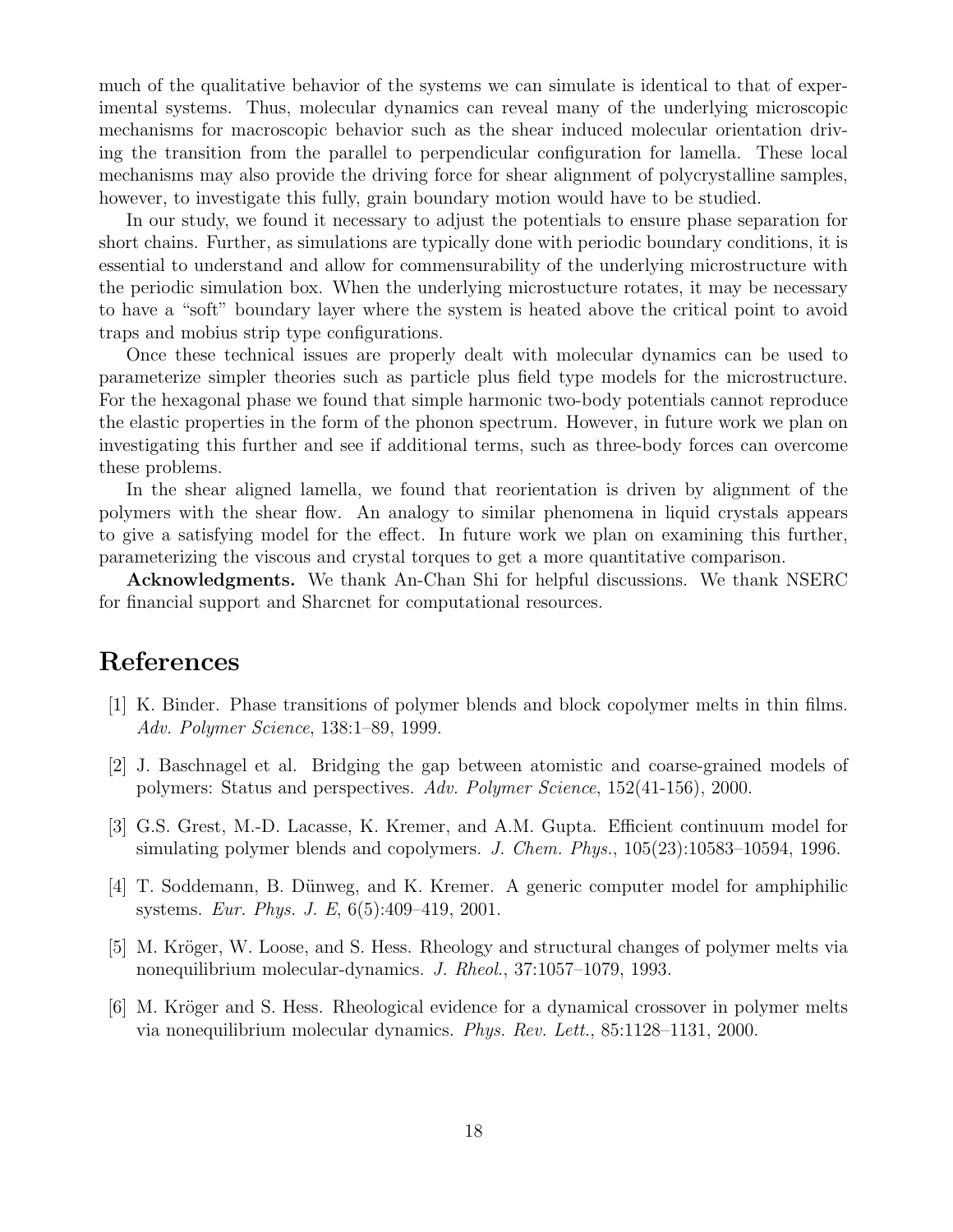- [7] R. Khare, J.J. dePablo, and A. Yethiraj. Rheology of confined polymer melts. Macromolecules, 29:7910–7918, 1996.
- [8] M.J. Stevens et al. Comparison of shear flow of hexadecane in a confined geometry and in bulk. J. Chem. Phys., 106:7303–7314, 1997.
- [9] G.S. Grest. Polymers in confined environments. Adv. Polymer Science, 138:149–183, 1999.
- [10] T. Kreer, M.H. Müser, K. Binder, and J. Klein J. Frictional drag mechanisms between polymer-bearing surfaces. Langmuir, 17:7804–7813, 2001.
- [11] H. Guo, K. Kremer, and T. Soddemann. Nonequilibrium molecular dynamics simulation of shear-induced alignment of amphiphilic model systems. Phys. Rev. E, 66(6):Art. No. 061503, 2002.
- [12] H. Guo and K. Kremer. Molecular dynamics simulation of the phase behavior of lamellar amphiphilic model systems. J. Chem. Phys., 119(17):9308–9320, 2003.
- [13] T. Soddemann, G.K. Auernhammer, H. Guo, B. Dünweg, and K. Kremer. Shear-induced undulation of smectic-a: Molecular dymamics simulations vs. analytical theory. Euro. Phys. J. E, 13(2):141–151, 2004.
- [14] I. Rychkov and K. Yoshikawa. Structural changes in block copolymer solutions under shear flow as determined by non-equilibrium molecular dynamics. *Macromol. Theory Simul.*, 13:257–264, 2004.
- [15] I. Rychkov and K. Yoshikawa. Nonlinear rheological behavior associated with structural transitions in block copolymer solutions via nonequilibrium molecular dynamics. J. Chem. Phys., 120:3482–3488, 2004.
- [16] F.S. Bates. Block copolymers designer soft materials. Phys. Today, 52:32, 1999.
- [17] I.W. Hamley. The Friction and Lubrication of Solids. Oxford University Press, London, 1999.
- [18] M.W. Matzen and F.S. Bates. Unifying weak- and strong-segregation block copolymer theories. Macromolecules, 29(4):1091–1098, 1996.
- [19] L. Leibler. Macromolecules, 13:1602, 1980.
- [20] M.W. Matsen and M. Schick. Phys. Rev. Lett., 72:2660, 1994.
- [21] M.W. Matsen. J. Phys.: Condens. Matter, 14:R21, 2002.
- [22] M.S. Turner, M. Rubinstein, and C.M. Marques. Macromolecules, 27:4986, 1994.
- [23] F.S. Bates G.H. Fredrickson. Dynamics of block copolymers: Theory and experiment. Annual Review of Materials Science, 26:501–550, 1996.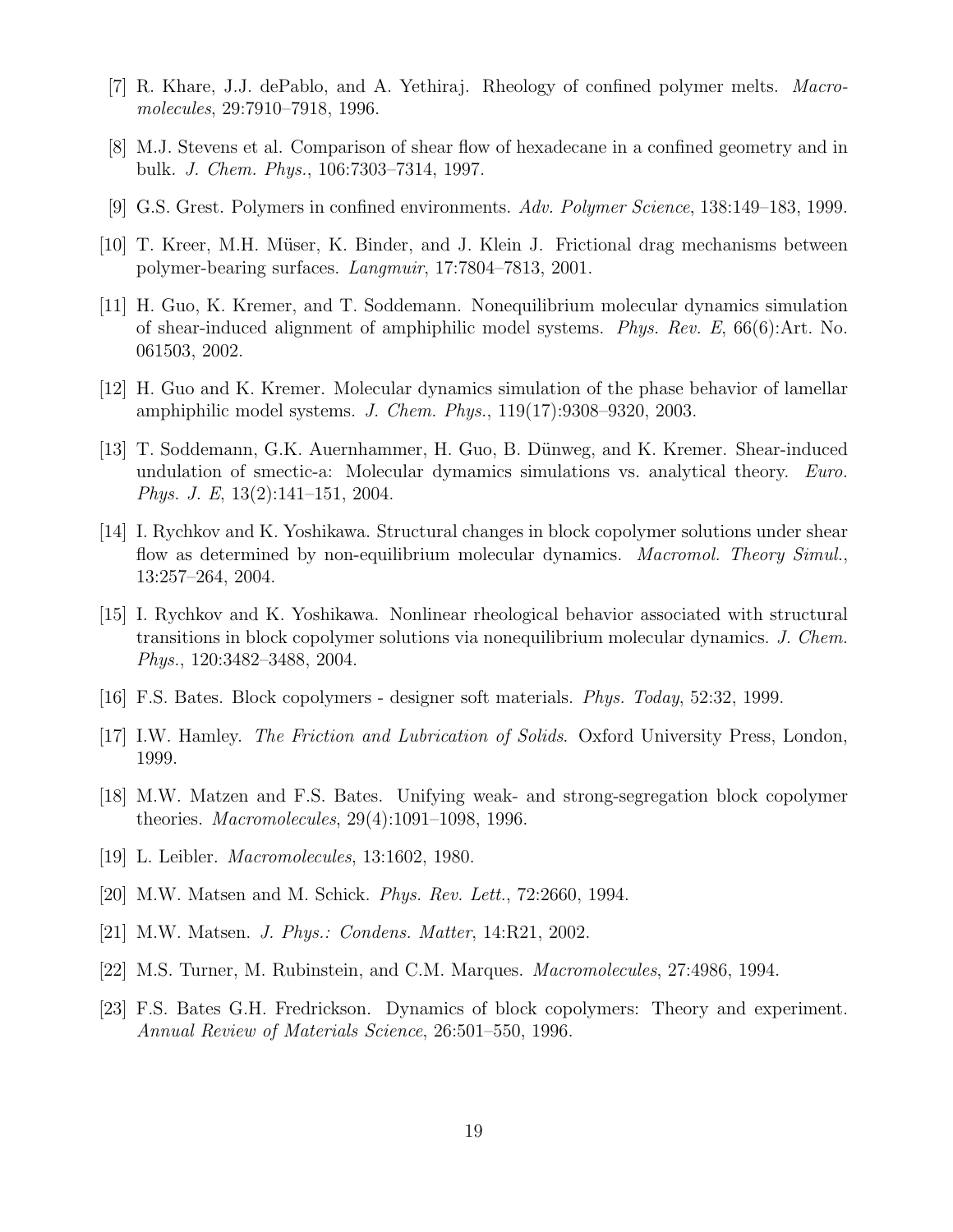- [24] R.H. Colby. Block copolymer dynamics. Current opinion in colloid and interface science, 1(4):454–465, 1996.
- [25] I.W. Hamley. Structure and flow behaviour of block copolymers. J. Phys.: Cond. Matt., 13:R643–R671, 1999.
- [26] Z. F. Huang, F. Drolet, and J. Vinals. Motion of a transverse/parallel grain boundary in a block copolymer under oscillatory shear flow. Macromolecules, 36:9622–9630, 2003.
- [27] S. Stangler and V. Abetz. Orientation behavior of ab and abc block copolymers under large amplitude oscillatory shear flow. Rheologica Acta, 42(6):569–577, 2003.
- [28] A.V.M. Zvelindovsky and G.J.A. Sevink. Sphere morphology of block copolymer systems under shear. Europhys. Lett., 62(3):370–376, 2003.
- [29] M.E. Cates and S.T. Milner. Role of shear in the isotropic-to-lamellar transition. Phys. Rev. Lett., 62:1856–1859, 1989.
- [30] A.-C. Shi. J.Phys.: Condens. Matter, 11:10183, 1999.
- [31] S.A. Brazovskii. Sov. Phys. JETP, 41:85, 1975.
- [32] E.I. Kats, V.V. Lebedev, and A.R. Muratov. Phys. Rep., 228:1, 1993.
- [33] T.Ohta and K. Kawasaki. Macromolecules, 19:2621, 1986.
- [34] Z.-G. Wang R.A. Wickham, A.-C. Shi. J. Chem. Phys., 118:10293, 2003.
- [35] M.J. Stevens and M. O. Robbins. Simulations of shear-induced melitng and ordering. Phys. Rev. E, 48:3778–3792, 1993.
- [36] K. Zahn, A. Wille, G. Maret, S. Sengupta, and P. Nielaba. Elastic properties of 2d colloidal crystals from video microscopy. Phys. Rev. Lett., 90(15):Art. No. 155506, 2003.
- [37] M.P. Allen and D.J. Tildesley. *Computer Simulation of Liquids*. Clarendon Press, Oxford, 1987.
- [38] T. Soddemann, B. Dünweg, and K. Kremer. Dissipative particledynamics: A useful thermostat for equilibrium and nonequilibrium molecular dynamics simulations. Phys. Rev.  $E$ , 68(4):Art. No. 046702, 2003.
- [39] A.W. Lees and S.F. Edwards. The computer study of transport processes under extreme conditions. J. Phys. C, 5(15):1921–1929, 1972.
- [40] M. Murat, G.S. Grest, and K. Kremer. Statics and dynamics of symmetric diblock copolymers: A molecular dynamics study. Macromolecules, 32(3):595–609, 1999.
- [41] D. Ehlich, M. Takenaka, S. Okamoto, and T. Hashimoto. Macromolecules, 26:189–197, 1993.